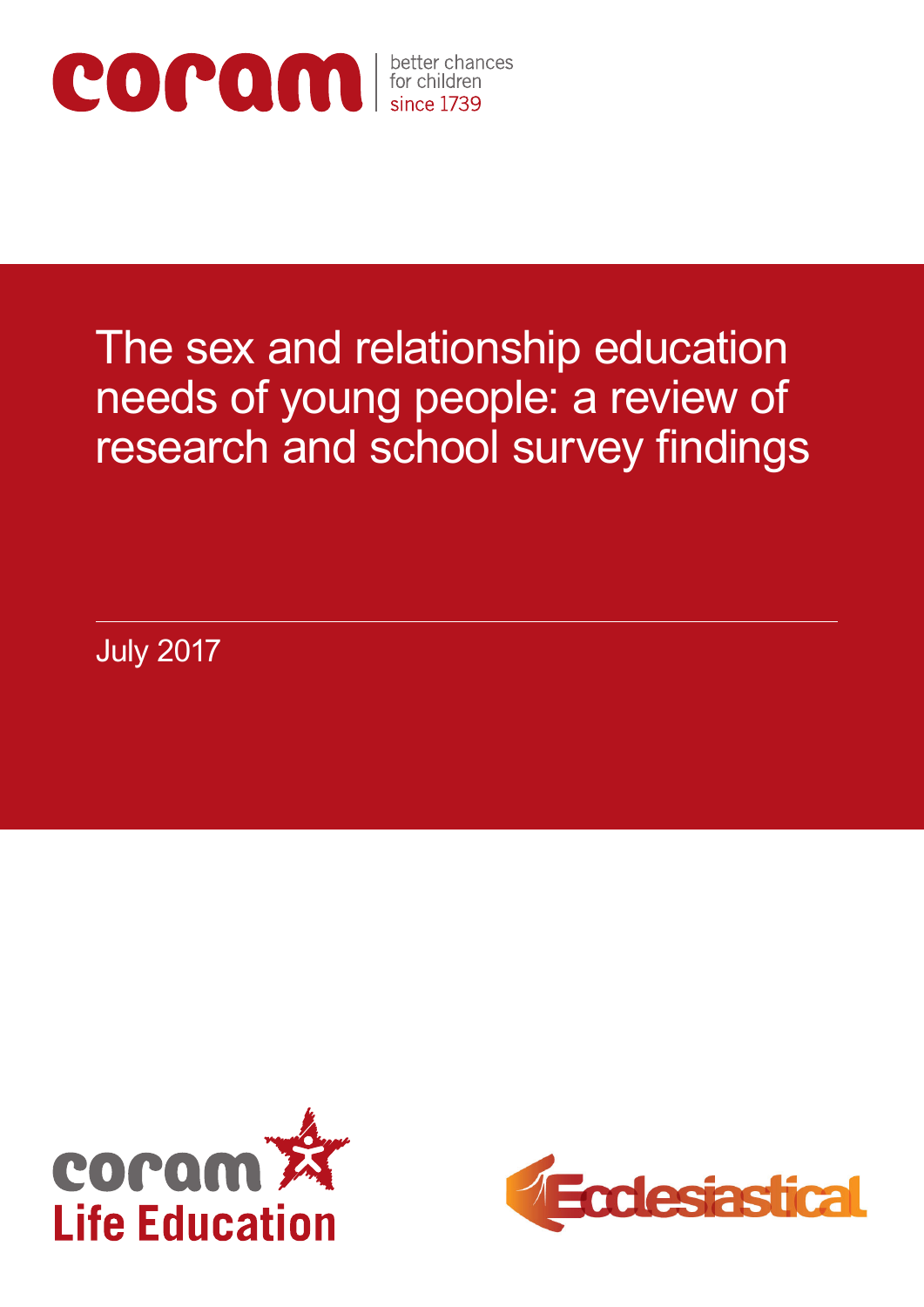#### Acknowledgements

Thanks are due to the following people who have contributed to, or supported, this report:

- Lisa Handy
- Jan Forshaw
- Sarah Greenwood, Michelle Jenkins and Mai Kennedy
- Harriet Gill
- CLE Education Services Team
- Coram Life Education Educators
- Alice Lamb and Michael Regan
- Ecclesiastical Insurance Group
- The National Association of Head Teachers
- The Church of England
- Sex Education Forum
- Sam Beal, Partnership Adviser: Health and Wellbeing Brighton & Hove City Council
- Schools who took part in focus groups and pilots
- School teachers and leaders who responded to our call for evidence

Frequent reference is made to evidence cited by the Sex Education Forum.

As always any mistakes rest with the authors.

Mike Chadwick Coram Impact and Evaluation Team 41 Brunswick Square London WC1N 1AZ

© 2017 Coram - Registered charity no: 312278

Contact Coram Life Education at cle@lifeeducation.org.uk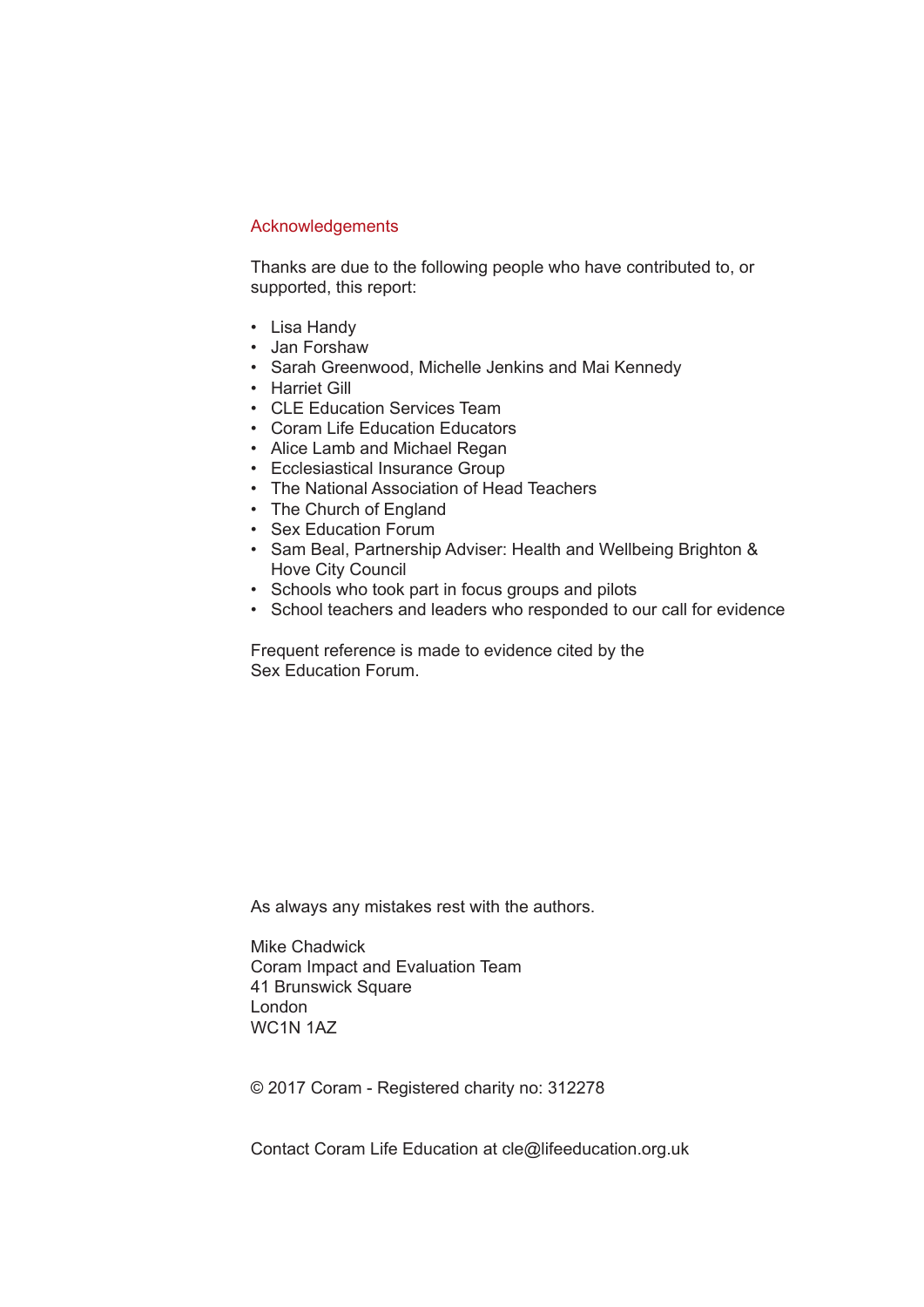## **CONTENTS**

- 1. Executive Summary
- 2. Introduction
- 3. The changing SRE context: Where we are now
- 4. The benefits of PSHE and SRE across the life course
- 5. The SRE needs of young people
- 6. Effective SRE delivery
- 7. CLE's Relationships Education Programme
- 8. Key reflections on findings
- 9. References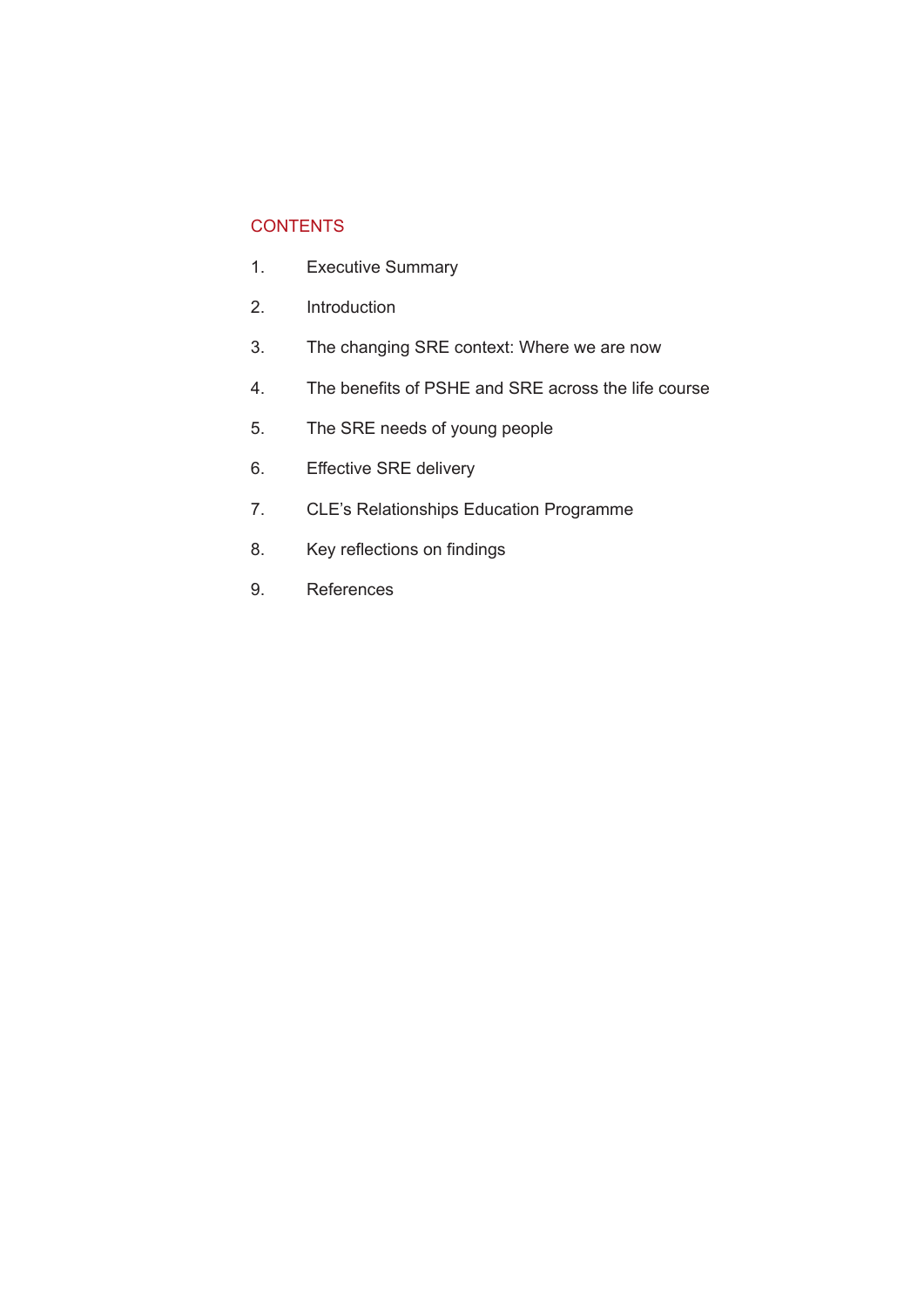# 1. Executive Summary

### **What is Sex and Relationships Education?**

Sex and Relationships Education (SRE) is learning about the emotional, social and physical aspects of growing up, relationships, human sexuality and sexual health. Some aspects are taught in science, and others as part of Personal, Social, Health and Economic PSHE education<sup>1</sup>. The 'Relationship' element in SRE is crucial because this contributes to maturity, empathy, wellbeing and self-confidence. When taught well by confident and trained practitioners, SRE is an enriching and memorable learning experience for children, preparing them with essential skills for life, such as building positive relationships, and enabling them to stay safe. Evidence demonstrates that happier young people have better health and education outcomes, giving them the best possible chance of achieving their potential. It also demonstrates the link between wellbeing and improvements in attendance and attainment rates.

#### **The context**

Schools have a statutory duty to promote their pupils' wellbeing, and to prepare children for the responsibilities of adult life. In March 2017, the Department for Education announced that SRE is to be made statutory in all schools in England from the academic year 2019/2020. As well as playing a vital role in meeting schools' safeguarding obligations, Ofsted says that: 'SRE must start in primary school and be taught in an age-appropriate manner, starting with topics such as personal safety, bodily boundaries and friendships. Both primary and secondary school pupils, particularly girls, have said they need SRE to start earlier.<sup>'2</sup>

#### **Addressing this need: why Coram?**

Coram is a leading children's charity that has been supporting vulnerable children across the UK for over 275 years, helping a million children and young people every year. Its Coram Life Education programme is the largest provider of health, wellbeing and drugs education, reaching 472,000 primary school children across the UK every year. Coram Life Education (CLE) has partnered with specialist education insurer Ecclesiastical to prepare children for, and educate them about, puberty and healthy relationships.

## **Why did CLE undertake this research?**

Schools must be in a position to deliver statutory SRE from September 2019. CLE, as the provider of PSHE education to nearly half a million children across the UK, wanted to understand how well

schools are prepared to meet their statutory obligations, and what their support needs are. With many schools already delivering some form of SRE to pupils, we undertook a survey and focus groups with school leaders to understand:

- Perceptions of SRF
- Current practice
- Perceived challenges and issues facing pupils

Our survey and focus groups were the first to be undertaken following the government's announcement, with 85 primary head teachers, PSHE co-ordinators and teachers welcoming additional CLE support to prepare for the legislation, and highlighting the issues and concerns schools have.

This report contains a review of the SRE context and research, our findings, and a summary of the Relationships Education programme themes and topics, to be tailored to meet the requirements of the legislation, and the needs of each school.

#### **What we found**

- Two thirds of schools say they need more guidance on statutory SRE requirements
- Three quarters of schools say they need more advice on consulting parents about SRE
- More than a third of schools said they need additional support to teach SRE
- A third of schools need more help with identifying children's needs
- The big issues that schools tell us children are facing:
	- 83% friendship issues
	- 72% low self-esteem
	- 49% body image
	- 16% sharing inappropriate images or images without consent

#### **Next steps**

Using insight from this research CLE is developing a new primary school Relationships Education programme to be rolled out from September 2017 to over 200,000 children through their national network of schools. Informed by CLE's educational expertise, and in line with the recommended content set out by the government, the SRE programme will consist of a comprehensive set of lesson plans, activities and teacher/parent guidance along the themes of relationships and emotional health, body ownership, puberty and reproduction.

<sup>1</sup> Sex and relationships education for the 21st century: Supplementary advice to the Sex and Relationship Education guidance DfE. PSHE Association, Brook and the Sex Education Forum, (2014).

<sup>2</sup> Ofsted, Not Yet Good Enough: PSHE in schools, (2013)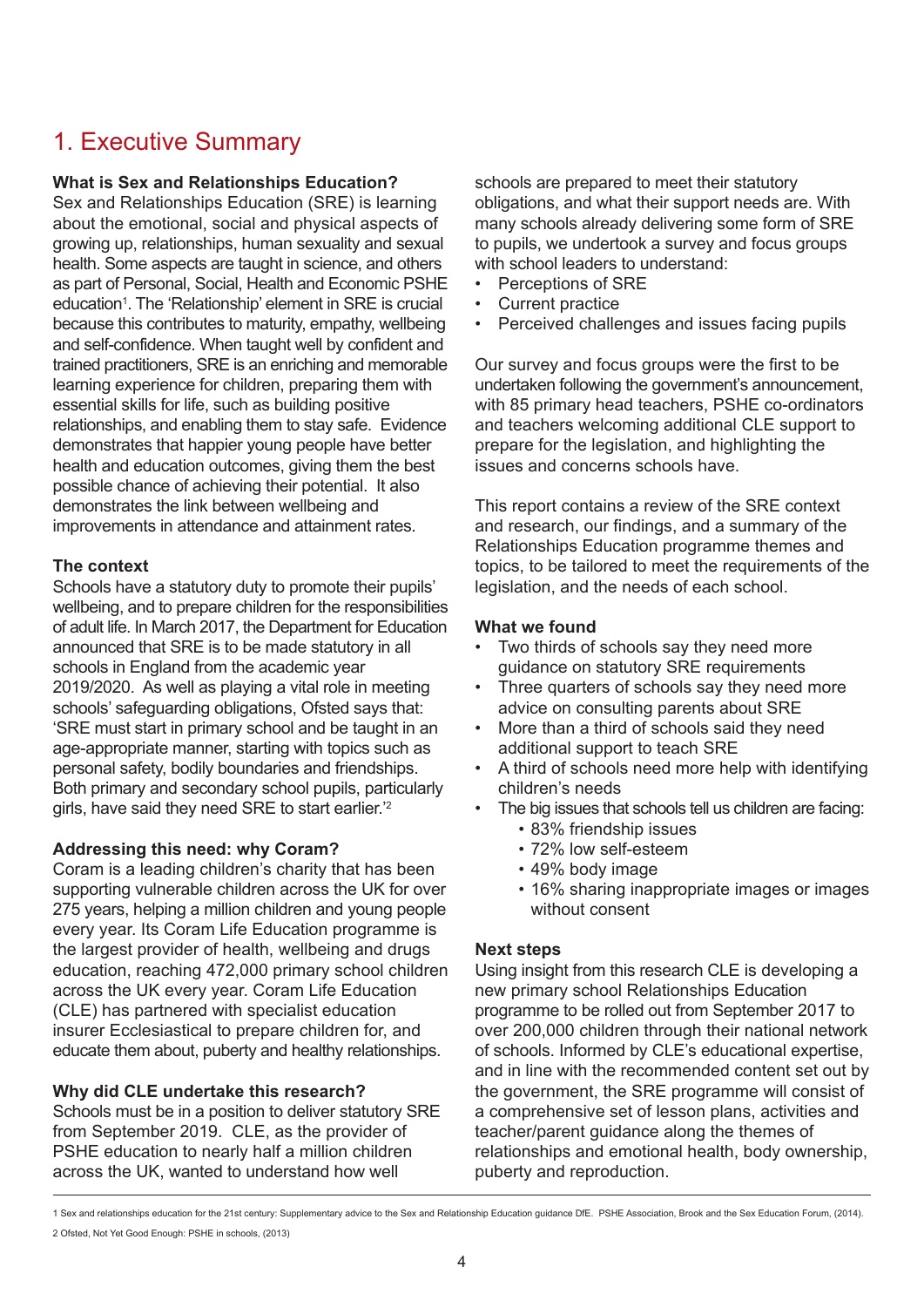# 2. Introduction

## **About Coram**

Coram children's charity has been supporting vulnerable children across the UK for over 275 years, helping a million children and young people every year. Coram works to develop children and young people's skills and emotional health, finds adoptive parents, and champions children's rights.

The Coram Group is made up of a number of distinct entities, including Coram Life Education. The Group's mission and vision is to develop, deliver and promote best practice in the support of children and young people. Coram's vision is that all children will have the best possible chance to live a fulfilling life. We are developing as a National Centre of Excellence for Children, providing services for care experienced children, refugee, migrant and trafficked children, and those who have experienced trauma.

#### **Coram Life Education**

Coram Life Education (CLE) is a charity and the leading provider of health, wellbeing and drugs education to nearly half a million children in 1 in 8 primary schools across the UK. Our programmes are delivered by trained educators in a specialist mobile classroom with 'Healthy Harold', a puppet giraffe mascot.

Evidence-based methods and approaches are designed to develop children's knowledge, skills and attitudes, stimulating curiosity and imagination, promoting positive social norms and delivering an enrichment experience throughout the primary school years. Delivery of high quality programmes has been enhanced by the 2016 launch of 'SCARF' (which stands for 'Safety, Caring, Achievement, Resilience, Friendship'), a comprehensive online framework of resources, lesson plans, assessment and planning tools for teachers to embed these essential foundations. SCARF has 12,000 schoolbased subscribers, supporting busy teachers to embed whole school approaches to improve children's wellbeing and academic progress.

CLE helps schools meet their statutory requirements for children's Spiritual, Moral, Social and Cultural (SMSC) development, and Ofsted inspection criteria for personal development, behaviour and welfare. CLE takes a three strand approach to addressing children's knowledge, skills and attitude, meeting

the Department for Education's recommended PSHE Association Learning Opportunities. Our programmes are aligned with the National Curriculum (Citizenship, Personal, Social, Health and Economic - PSHE education), covering all Key Stages. PSHE is defined $3$  as a 'school subject through which pupils develop the knowledge, skills and attributes they need to manage their lives, now and in the future'.

This year, with the generous support of the Ecclesiastical Insurance Group, SCARF will be significantly enhanced by a Relationships Education programme, available for educator or teacher delivery and benefiting all primary school year groups from Years 1 to 6. The resources will help schools prepare for statutory Relationships and Sex Education from the academic year 2019/2020.

#### **What is Sex and Relationships Education?**

Sex and Relationships Education (SRE) is learning about the emotional, social and physical aspects of growing up, relationships, human sexuality and sexual health. Some aspects are taught in science, and others as part of PSHE education<sup>4</sup>. The 'Relationship' element in SRE is crucial because this contributes to maturity, empathy, wellbeing and self-confidence. When taught well by confident and trained practitioners, SRE is an enriching and memorable learning experience for children, preparing them with essential skills for life, such as building positive relationships, and enabling them to stay safe.

#### **Project overview and methodology**

The Relationships Education project is made possible with a generous donation from the Ecclesiastical Insurance Group. Ecclesiastical is a specialist insurance and financial services company offering advice, expertise and protection that is owned by a charity. It specialises in education, charity, church and heritage insurance, alongside a range of other insurance and financial services products. Over 200,000 children will benefit from the new programme from September 2017, and many thousands of teachers who subscribe to SCARF will use the programme to prepare for statutory Relationships Education from 2019.

<sup>3</sup> Source: PSHE Association. https://www.pshe-association.org.uk/what-we-do/why-pshe-matters

<sup>4</sup> Sex and relationships education for the 21st century: Supplementary advice to the Sex and Relationship Education guidance DfE. PSHE Association, Brook and the Sex Education Forum, (2014)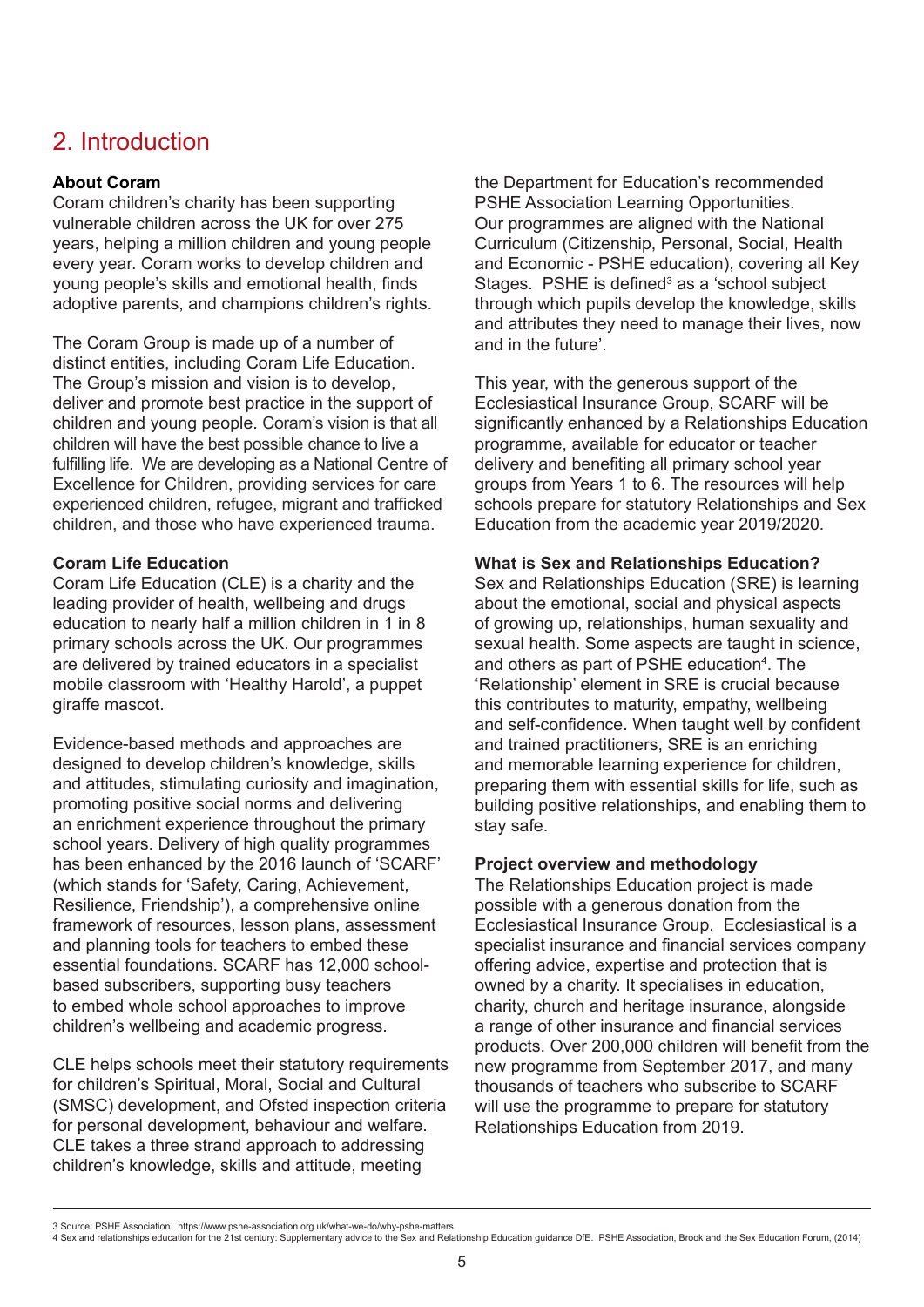CLE and Ecclesiastical are pleased to present their report of findings and research into what constitutes an effective and comprehensive Relationships Education programme, which will in turn inform the programme's themes, content and supporting guidance later this year.

Evidence demonstrates that happier young people have better health and education outcomes, giving them the best possible chance of achieving their potential. CLE and Ecclesiastical's partnership is based on a shared vision for young people's emotional wellbeing and resilience, and the Relationships Education programme will promote healthy relationships, puberty and reproduction, body ownership and staying safe, drawing on CLE's educational and curriculum expertise designed by and for teachers.

Aligned with the recommended approach set out by the Department for Education and Supplementary Guidance5 , the new Relationships Education programme consists of a comprehensive set of lesson plans, activities, films, teacher and parent guidance. The programme has been informed by research to establish the needs of teachers in delivering the curriculum, and those of children and parents navigating feelings, friendship, relationships, being 'cyberwise' and staying safe from harm. The programme is currently being piloted and evaluated with schools. Following the pilot stage, the programme will be developed further for delivery to primary school year groups by trained educators and by school teachers, as part of the SCARF framework of resources.

The main elements of the project include:

- Research into the needs of young people including:
	- A review of the key research and documentation on SRE and the needs of young people;
	- An online survey of current practice and challenges drawing on the knowledge and expertise of primary school teachers and head teachers;
	- Focus groups with teachers with responsibility for delivering SRE in primary schools; and
	- An online survey of CLE's specialist PSHE educators drawing on their experience of delivering in 2,175 schools across the country
- The development of new teaching resources for CLE's Relationships Education programme, and the testing out of these new resources through piloting the programme in primary schools.
- The highlighting of key messages for both policy makers and schools concerning emotional wellbeing, relationships and body ownership via this report.
- The roll out of the new programme to benefit 200,000 school children a year from September 2017.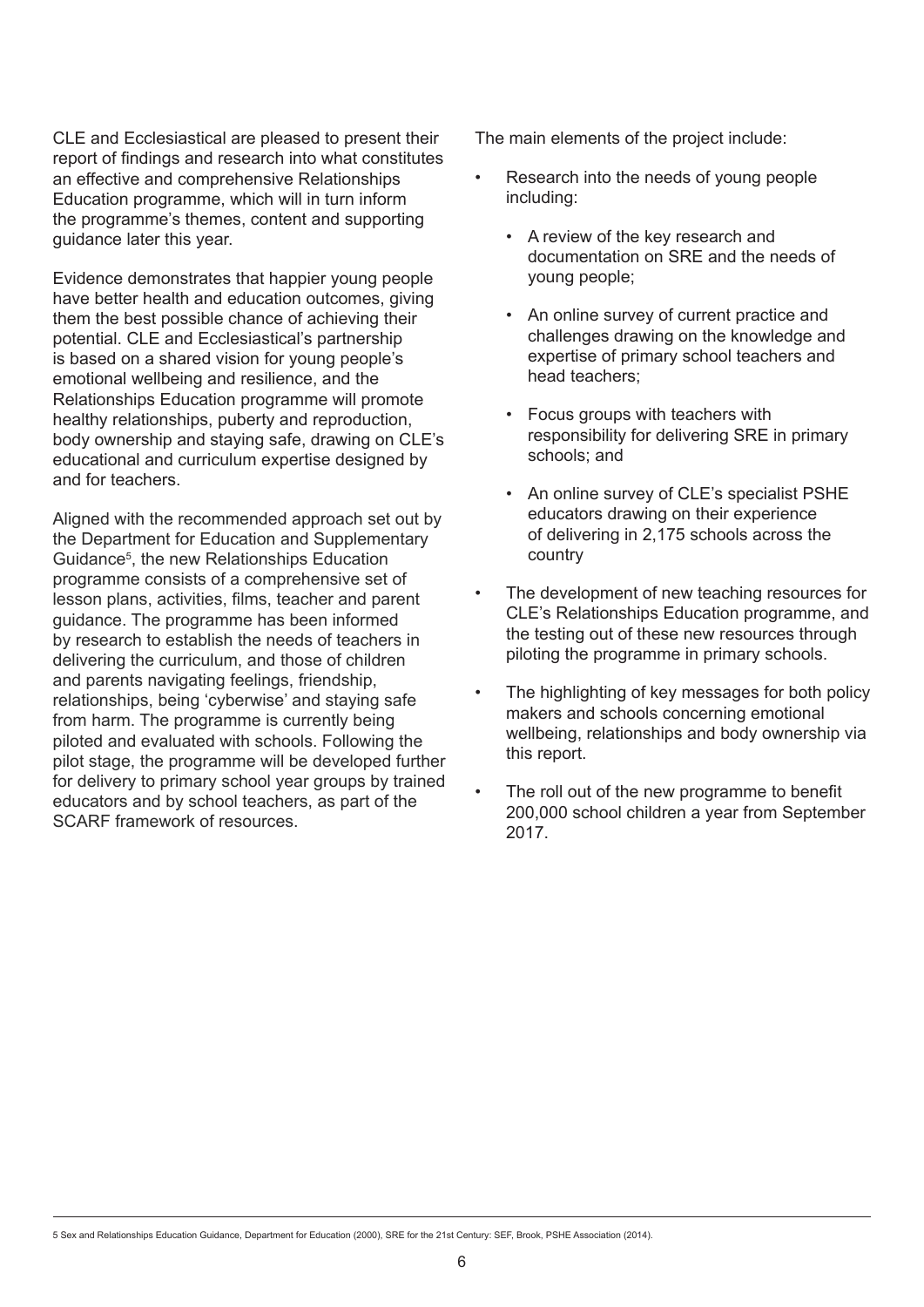# 3. The changing SRE context: Where we are now

Schools have a statutory duty to promote their pupils' wellbeing, and to prepare children for the responsibilities of adult life. The government has reviewed the non-statutory status of PSHE (of which SRE is a part) in light of child sexual exploitation and inappropriate on-line content (e.g. 'sexting'), and has said that the curriculum should make provision for SRE within PSHE6 . SRE and wellbeing are intertwined, and wellbeing improves attainment in schools7 . Encouragingly, 88% of parents want SRE taught in all schools<sup>8</sup>.

As well as playing a vital role in meeting schools' safeguarding obligations, Ofsted says<sup>9</sup> that 'SRE must start in primary school and be taught in an age-appropriate manner, starting with topics such as personal safety, bodily boundaries and friendships. Both primary and secondary school pupils, particularly girls, have said they need SRE to start earlier.'

It is vital that SRE starts early as children are naturally curious about their bodies, where they came from, and growing up. They will often absorb information about sex and relationships even if no-one talks about it with them, and 1 in 4 girls start their periods before learning about it at school<sup>10</sup>. Children's questions need to be answered honestly in an age appropriate way in order to avoid confusion and shame, develop identity, respect, personal boundaries and feel able to seek help. As children are exposed to inaccurate, and sometimes sensationalist, information from peers and the media, the CLE Relationships Education programme will include myth-busting, challenging perceived norms relating to peers' risk-taking behaviour, such as promoting positive social norms and healthy relationships.

The CLE and Ecclesiastical partnership aims to make a significant impact on girls' and boys' emotional wellbeing. This is important because of the potential impact of SRE on wellbeing and its broader effects, including on mental health. It is sobering that over half of mental health problems in adult life start by the age of 14, and 75% by the age of 18<sup>11</sup>. School leaders and education wellbeing experts have called for early intervention, and for wellbeing to be inspected by Ofsted. With specialist mental health services unable to support 1 in 4 children who have been referred by their GP or teachers<sup>12</sup>, this partnership is timely, with the potential to contribute to a positive impact on children and young people's emotional wellbeing.

#### **The status of SRE within PSHE**

In March 2017 the Department for Education announced that sex and relationships education (SRE) is to be renamed and made statutory in all schools in England from the academic year 2019/2020<sup>13</sup>. As part of the Children and Social Work Act<sup>14</sup>, Relationships and Sex Education will be taught in all secondary schools, and Relationships Education in all primary schools, with an emphasis on healthy relationships. At present, although SRE is not statutory, it is often taught within science, or as part of Personal, Social, Health and Economic (PSHE) education.

Age-appropriate lesson themes will include: healthy relationships, appropriate behaviour and consent; building awareness of online safety, sexting, pornography and sexual harassment. The approach the government is taking is an iterative one; setting out the main elements of SRE required but not being overly prescriptive on exactly what should be included and how. New guidance will provide more detail as the government consults with schools, teachers, parents and SRE providers later in 2017, about the best way to deliver this.

Elsewhere in the UK, SRE is part of the curriculum but not compulsory in Wales. The subject is not compulsory in Scotland but schools and local authorities are responsible for deciding how to implement SRE guidance. In Northern Ireland, the Department of Education requires each school to have policies on how it will address relationships and sexuality education.

<sup>6</sup> National Curriculum in England, Department for Education, (2013).

<sup>7</sup> Public Health England, (2014). 8 National Association of Head Teachers' survey, (2013).

<sup>9</sup> Ofsted, Not Yet Good Enough: PSHE in schools, (2013) (finding that PSHE was inadequate in 40% of schools). 10 Sex Education Forum, (2015).

<sup>11</sup> Future in Mind report DfE, NHS England (2015).

<sup>12</sup> Education Policy Institute Time to Deliver report (2016).

<sup>13</sup> Source: Department for Education: https://www.gov.uk/government/news/schools-to-teach-21st-century-relationships-and-sex-education. 14 Available at www.legislation.gov/uk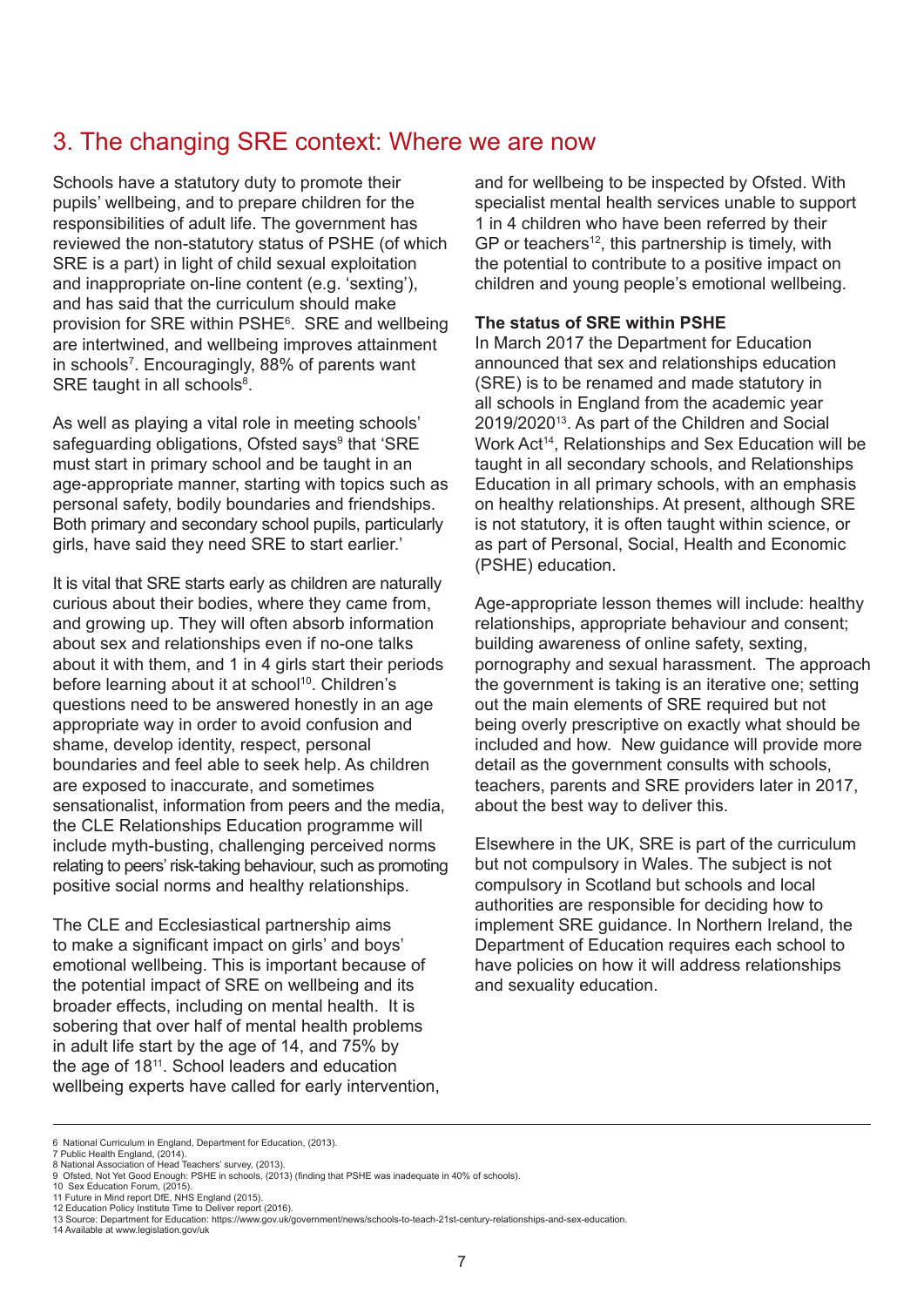According to its 2013 report into PSHE education in schools, Ofsted found that SRE required improvement in over a third of schools. In primary schools this was because too much emphasis was placed on friendships and relationships, leaving pupils ill-prepared for physical and emotional changes during puberty, which many begin to experience before they reach secondary school. In secondary schools it was because too much emphasis was placed on 'the mechanics' of reproduction and too little on relationships, sexuality, the influence of pornography on students' understanding of healthy sexual relationships, and dealing with emotions and staying safe.15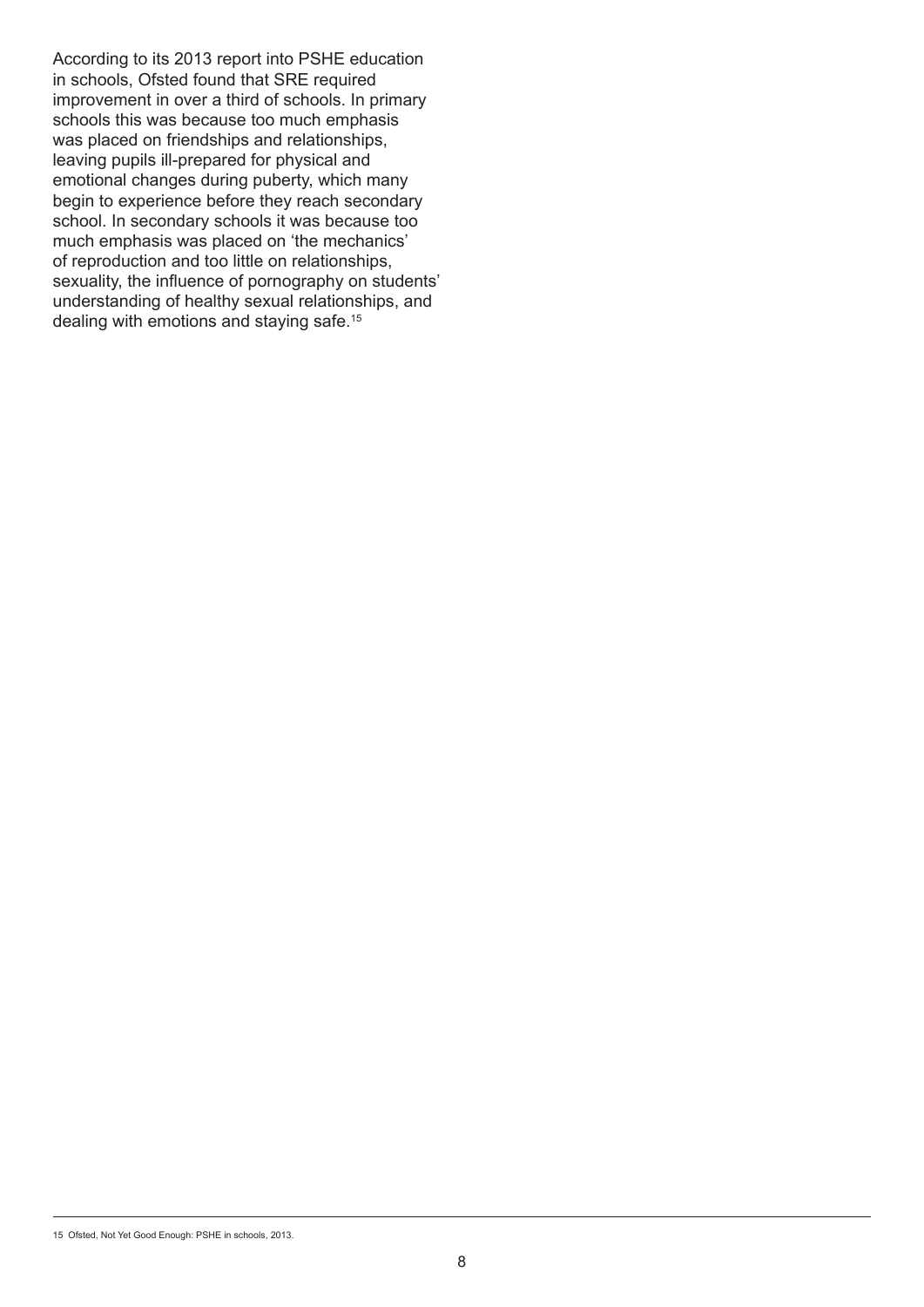# 4 The benefits of PSHE and SRE across the life course

Prior to the government's announcement of statutory SRE, the evidence on the benefits of SRE had been gathering momentum for many years.

#### **Improved outcomes for young people**

The fundamental rationale for providing SRE in all schools is that it reaches all children who go on to become adult citizens. The development of high quality, age and stage appropriate SRE can lead to equal and pleasurable relationships that are based on positive qualities such as mutual respect, commitment, care and trust. Effective SRE equips children and young people with a better understanding of their own needs and ability to empathise with others<sup>16</sup>. According to the Brook Young People charity, to be effective, SRE must be relevant and appropriate to the lives of children and young people, regardless of their family background or sexuality. The positive qualities of relationships, such as trust, respect and commitment, should be stressed, rather than the promotion of one form of relationship or sexual orientation.

Various studies have identified the benefit of SRE in keeping children and young people safe and healthy throughout their lives. Macdowall et al (2015)<sup>17</sup> found that young people (particularly young women) who had learned about sex and relationships mainly at school were less likely to report poor sexual health outcomes.

According to the All Party Parliamentary Group on Sexual & Reproductive Health in the UK 'SRE lays the foundation of knowledge and skills to equip young people to understand consent, and make positive and well informed choices about their sexual and reproductive health. Good SRE is associated with later sexual debut, condom and contraceptive use, a reduced risk of pregnancy before 18 and [non-consensual] sex'18.

The international evidence-base for the UK government's ten-year strategy on teenage pregnancy – leading to the lowest teenage conception rates on record today - highlighted that the strongest evidence of impact on teenage pregnancy rates are: (i) comprehensive information advice and support – from parents, schools and other professionals; and (ii) accessible, young people-friendly sexual and reproductive health services<sup>19</sup>

#### **A question of children's rights and their consent**

In 2015, the United Nations Educational, Scientific and Cultural Organization (UNESCO) undertook an international review of sexuality education and curriculums, promoting the development of key competencies, and examining how gender norms, religion and culture influence learners' attitudes and behaviour. It found that too often, topics are taught too late, for example, after young people have already experienced puberty or menstruation or initiated sexual activity<sup>19</sup>.

Children's rights to education, information, and health services are enshrined by the UN Convention on the Rights of the Child<sup>20</sup>. Understanding risk, consent, boundaries, appropriate behaviour, and responsibility (including the criminal age of responsibility from 10 years) are therefore essential aspects of effective SRE, particularly in the context of normalised sexual imagery of children, and high profile inquiries into child sexual exploitation. The House of Commons Education Select Committee into SRE21 received evidence that young people's understanding of issues relating to consent and healthy relationships was insufficient.

The 2014 Inquiry into child sexual exploitation in Rotherham<sup>22</sup> cited schools reporting that children aged as young as 11 (often already victims of neglect and child abuse) were being groomed by large numbers of older men, and the 'ease with which young children aged from about 8-10 years can be targeted and exploited in this way without their families being aware of the dangers associated with internet use'. The report recommended that 'Relationships and sex education must be provided by trained practitioners in every educational setting for all children. This must be part of a holistic/

cmeduc/145/14502.htm

<sup>16</sup> Health Behaviour of School Aged Children 2015, University of Hertfordshire p99.

<sup>17</sup> Associations between source of information about sex and sexual health outcomes in Britain: findings from the third National Survey of Sexual Attitudes and Lifestyles (Natsal-3) (British Medical<br>Journal, 2015) http://bm

<sup>18</sup> APPG Sexual & Reproductive Health 'Breaking Down the Barriers' Report (2015).<br>19 Teenage Pregnancy Strategy: Beyond 2010 DCSF/DoH (2010)<br>19 UNESCO Comprehensive Sexuality Education: A Global View (2015).<br>20 UN Conventio

ga=2.85156445.558130221.1499270904-815965940.1476365159<br>21 House of Commons (2015). Education Select Committee- Fifth Report: Life lessons: PSHE and SRE in schools https://www.publications.parliament.uk/pa/cm201415/cmsele

<sup>22</sup> Independent Inquiry into Child Sexual Abuse in Rotherham 1997-2013, Dame Alexis Jay OBE (2014) section 5.17, 5.19 recommendation 51.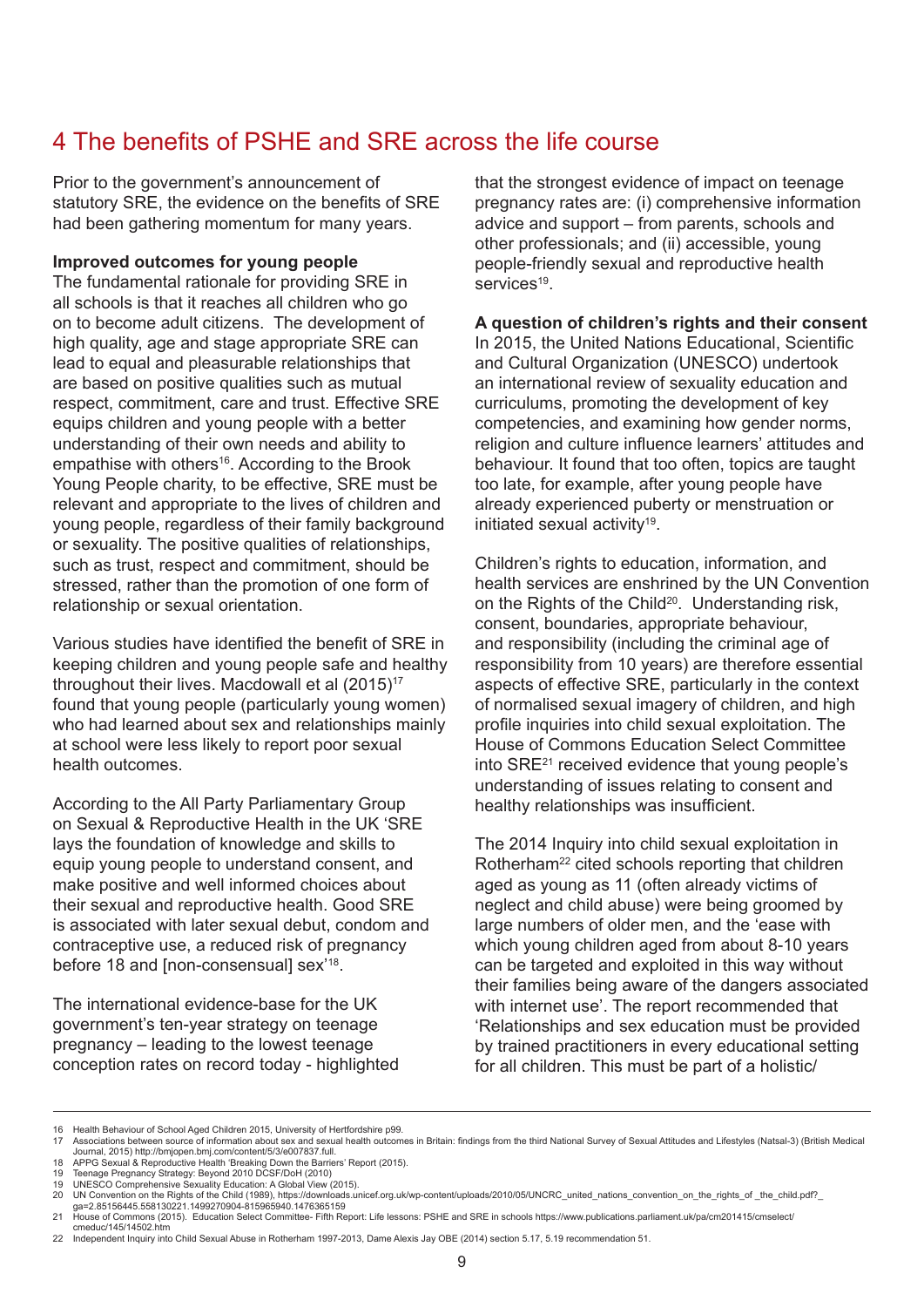whole-school approach to child protection that includes internet safety and all forms of bullying and harassment and the getting and giving of consent'. Similarly the Bailey Review<sup>23</sup> called for a clampdown on the sexualised 'wallpaper' surrounding children and young people.

#### **Addressing 21st century issues: 'Sexting' and cyberbullying**

Sexting has been defined as "when people send sexual messages – sometimes together with photos or videos (also known as nude or semi-nude selfies)  $-$  by text, an app or online."<sup>24</sup> Sexting is also referred to as 'youth produced sexual imagery'25.

In its evidence to the House of Commons Education Select Committee, the NSPCC explained that 'SRE can encourage children and young people not to engage in potentially harmful behaviour such as sexting, and enable them to recognise what is abusive behaviour and how to get help'21.

#### **PSHE and attainment**

One of the questions raised about SRE, often taught within PSHE education, in terms of its impact on sexual attitudes and behaviours, attainment and well-being, is how far and how well it 'works'. A statistical-analysis of 75 recent studies<sup>26</sup> found that such interventions led to increases in social skills and overall beneficial effects on seven key outcomes including: academic achievement, substance abuse, social skills, positive self-image, anti-social behavior, mental health, and pro-social behavior. Research also demonstrates the link between wellbeing and improvements in attendance and attainment rates, particularly for those eligible for free school meals and pupils who had been performing at below the national average in Maths and English<sup>27</sup>.

PSHE interventions such as those offered by CLE are crucial in delivering improvements in these areas, thus contributing to children's progress, improving attainment as well as other positive benefits. A 2015 impact study to investigate the longer term impact of CLE's education sessions on school children indicated that exposure to CLE

may have helped develop protective characteristics against social exclusion and bullying at school.

This is significant because the DfE evidence to the House of Commons Education Committee28 (2015) stated that "children with higher levels of emotional, behavioural, social and school wellbeing on average have higher levels of academic achievement".

Public Health England have also identified some of the cost benefits of PSHE and SRE, highlighting that interventions to tackle emotional learning are cost saving in the first year through reductions in social service, NHS and criminal justice system costs and have recouped £50 for every £1 spent. Drug and alcohol interventions can also help young people engage in education, employment and training, bringing a total lifetime benefit of up to £159 million $30$ .

<sup>21</sup> House of Commons (2015). Education Select Committee- Fifth Report: Life lessons: PSHE and SRE in schools https://www.publications.parliament.uk/pa/cm201415/cmselect/ cmeduc/145/14502.htm

<sup>23</sup> Department for Education (2011 updated online), Bailey Review of the Commercialisation and Sexualisation of Childhood.

<sup>24</sup> As defined by the NHS. http://www.nhs.uk/Livewell/Sexandyoungpeople/Pages/sexting-images-risk-young-people.aspx<br>25 Sexting in schools and colleges: Responding to incidents and safeguarding young people (2017) UK Counci

<sup>26</sup> DfE (2015) PSHE Education: A review of impact and effective practice<br>27 See for example, Challen, A., Noden, P. West, A., and Machin, S. (2011), UK Resilience Programme Evaluation: Final Report. Research Report DFE-RR0

<sup>30</sup> House of Commons (2015). Education Select Committee- Fifth Report: Life lessons: PSHE and SRE in schools https://www.publications.parliament.uk/pa/cm201415/cmselect/ cmeduc/145/14502.htm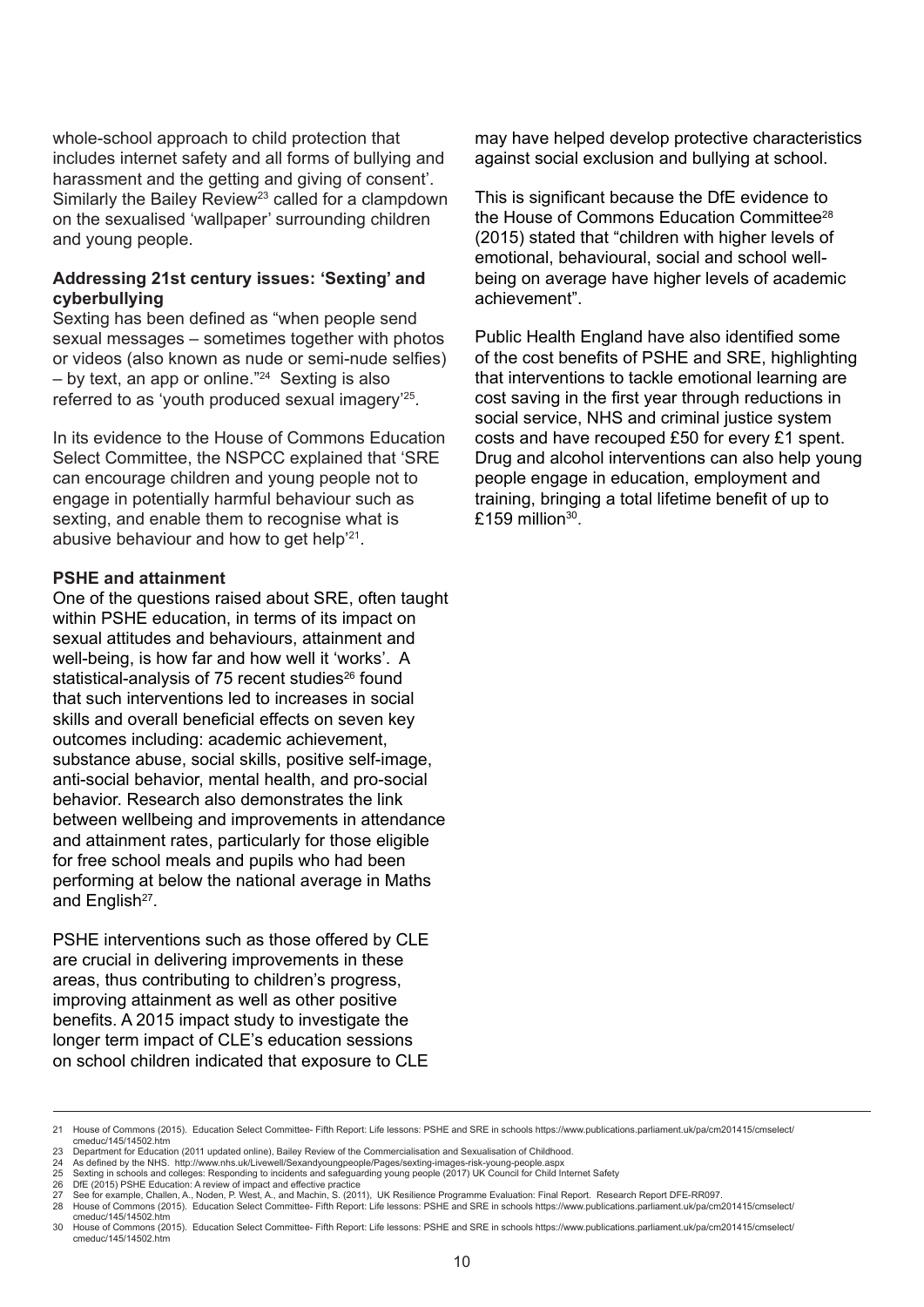#### 5. The SRE needs of young people  $\mathsf{F}$ . The CDE peeds of veups peeble  $\alpha$ , including poople in primary schools from September 2019, children  $\alpha$

## **Young people's SRE needs according to teaching professionals**

Following the government's announcement I chowing the government's annoancement

Young people's SRE needs according to **Ecclesiastical, carried out the first national survey** of eaching professionals<br>
So school leaders, and 3 school-based focus groups<br>
Sollowing the shares and what they are the biggest for the biggest in the biggest in the biggest of the biggest to find out how prepared they are for the changes. Here are our findings.



In **71%** of schools, it is teachers who educate pupils about puberty and reproduction. In others, it is delivered by the school nurse (19%) or an external agency  $(6\%)$ 



In the vast **majority** of schools, all Sex and Relationships Education is delivered by teachers



\*From Coram Life Education Sex and Relationships Education School Survey carried out between March to May 2017 with 85 headteachers, PSHE co-ordinators and teachers responsible for SRE.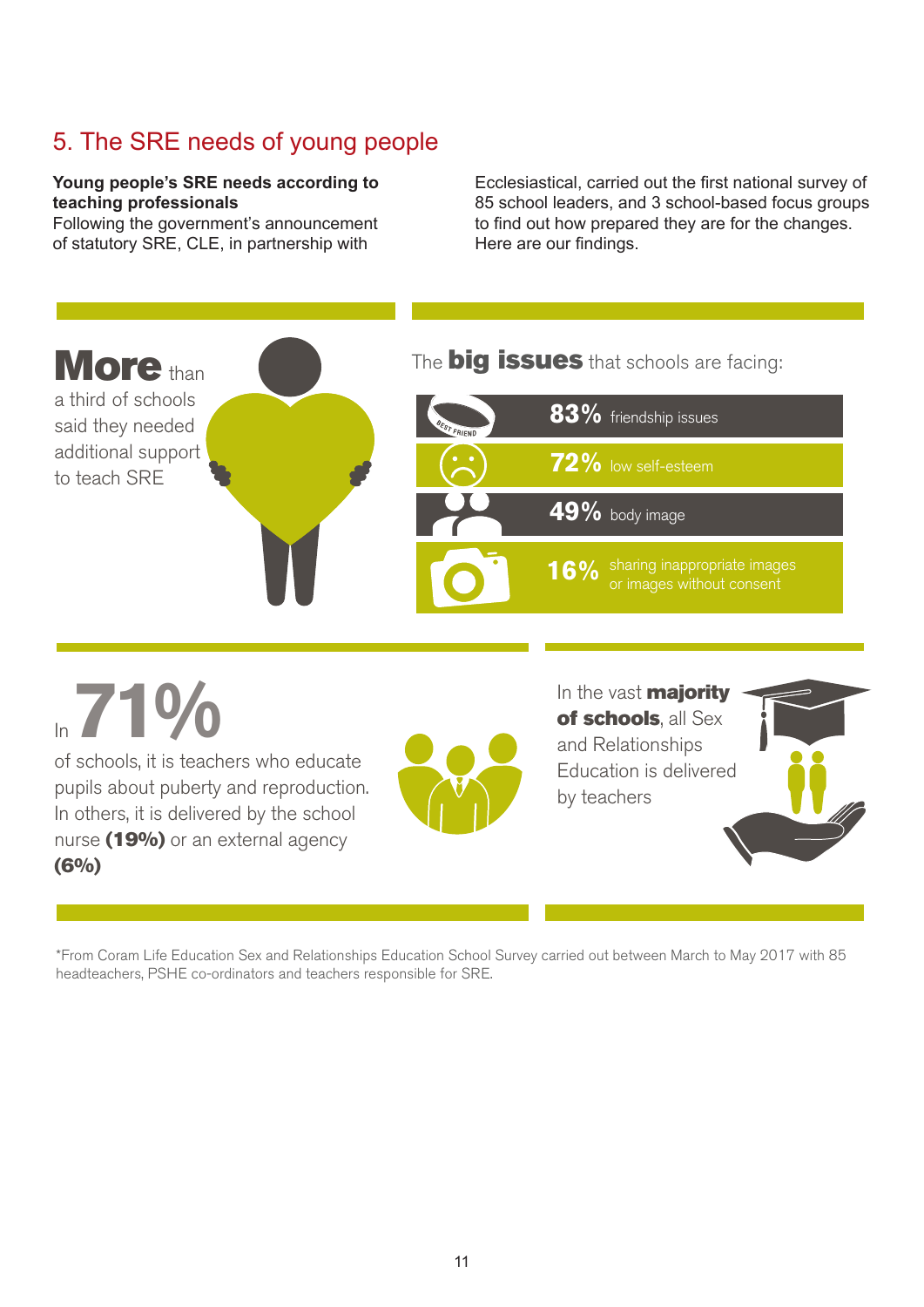$10<sub>o</sub>$  and  $3<sub>o</sub>$ Only **1%** of schools currently teach pupils in  $Y1$  and  $Y2$  (aged 5 to 7) of schools currently teach pupils<br>in **Y1** and **Y2** (aged 5 to 7)<br>self-esteem, body image and feelings out the first national survey of survey of survey of schools about the set  $\mathbb{R}$ Only  $\mathcal{L}$  and in partnership with specialist insurance insurer, Eq. ( ) in partnership with special  $\mathcal{L}$ out the first national survey of schools about their SRE provision and needs.  $\frac{1}{2}$ **1888**<br>1888<br>1888<br>1888

schools need more help with identifying children's needs in relation to SRE<br>relation to SRE schools need more<br>help with identifying<br>children's needs in



of schools currently teach pupils the schools currently teach pupils the

parents about SRE

feelings, and only 16% teach them about staying safe and consent of schools teach Y5 and Y6 pupils (aged 9 to 11) about puberty, but only 19% teach them about self-esteem, body image and of schools teach **Y!**<br>but only **19%** teach<br>jeelings, and only **1** 



## Three quarter **Three quarters**

 $\sigma_{\rm eff}$  say they need they need they need they need they need they need they need they need they need they need they need they need they need they need they need they need they need they need they need they need they ne

more advice on consulting **the same of SRE.** The SRE. of schools say they need parents about SRE



Coram Life Education (CLE), in partnership with specialist insurer, Ecclesiastical, has carried

 $W$  is sex and  $R$  and  $R$  and  $R$  and  $R$  and  $\bar{R}$  set to become computs  $\bar{R}$  and  $\bar{R}$ 

## Two thirds on statutory SREAM CONTROL

on statutory SRE requirements

of schools say they

of schools say they need more guidance on statutory SRE requirements



\*From Coram Life Education Sex and Relationships Education School Survey carried out between March to May 2017 with 85 headteachers, PSHE co-ordinators and teachers responsible for SRE.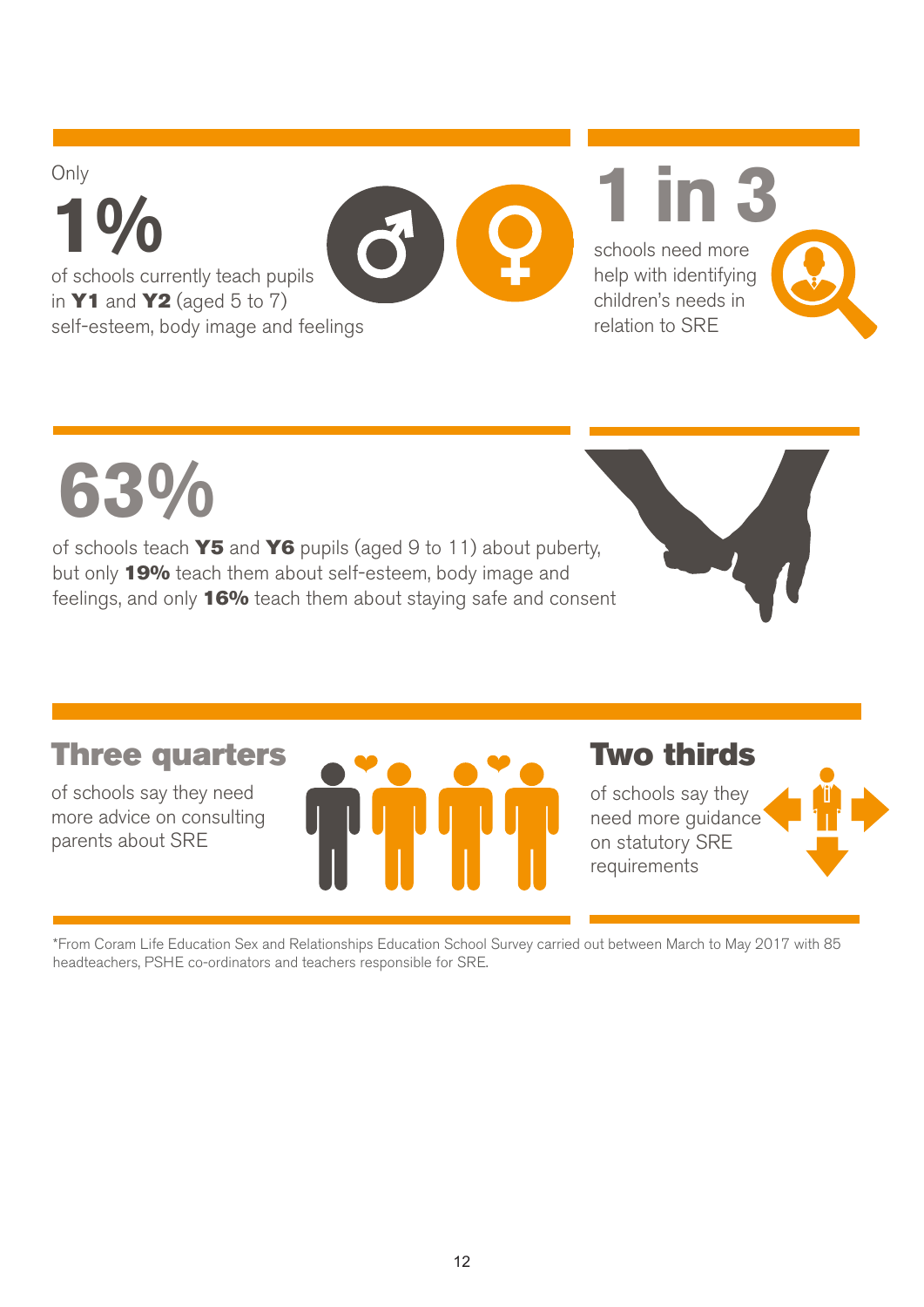#### **Young people's SRE needs according to policy makers and providers**

SRE Supplementary Guidance<sup>32</sup> identifies why children, young people and parents think SRE is important, suggesting that – at the appropriate age and stage of development – children and young people:

- Want to learn about issues such as body confidence, love and sexual attraction, how to respond to peer pressure, and how to behave in a relationship;
- Have a right to feel safe and healthy, and a right to education that helps them learn and achieve;
- Want parents and carers to talk to them about growing up and sex, and to learn about other people's views and opinions in school; and
- Need help to understand the way their bodies and feelings change as they grow and develop, and to develop skills and confidence.

Children are naturally curious about growing up, their bodies and reproduction. Their questions need to be answered honestly, using language and explanations appropriate for their age and maturity and avoiding unnecessary mystery, confusion, embarrassment and shame.

SRE needs to be inclusive. Some young people in specific groups may feel excluded in SRE sessions. These may include:

- Lesbian Gay Bisexual and Transgender students (who make up around 10% of any school population) who often report that SRE is solely about heterosexual relationships;
- Students with physical or learning disabilities; and
- Boys, who may feel excluded as they see SRE as aimed more at girls and they are often anxious about being 'shown up' as ignorant about sexual matters.

#### **Young people's SRE needs according to the government**

The government highlighted in its announcement on statutory SRE the importance of ensuring subjects are carefully designed to safeguard and support pupils whilst also being deliverable for schools. It set out an indicative list of content (presented and discussed later), and also identified four broad pillars of further review work including:

- healthy bodies and lifestyles, including keeping safe, puberty, drugs and alcohol education;
- healthy minds, including emotional wellbeing, resilience, mental health;
- economic wellbeing and financial capability;
- careers education, preparation for the workplace and making a positive contribution to society.

The government also highlighted some further key principles. Although parents will not be able to withdraw their children from Relationships Education in primary schools, or Relationships and Sex Education lessons in secondary schools, they will be able to withdraw their child from sex education lessons to enable parents to teach this themselves, in a way which is consistent with their own values.

In addition, the government has highlighted its commitment to ensuring that the SRE education being provided is appropriate to the age of the pupils and their religious background. This will enable faith schools to teach these subjects according to the tenets of their faith, whilst still being consistent with requirements of the Equality Act<sup>33</sup>. The Church of England and the Catholic Education Service have expressed their support for the new  $legislation<sup>34</sup>$ .

<sup>32</sup> Sex & Relationships Education for the 21st Century: SEF, Brook, PSHE Association 2014

<sup>33</sup> DfE (2017), Policy Statement: Relationships Education, Relationships and Sex Education, and Personal, Social, Health and Economic Education. p.4. 34 Sex Education Forum FAQs 2017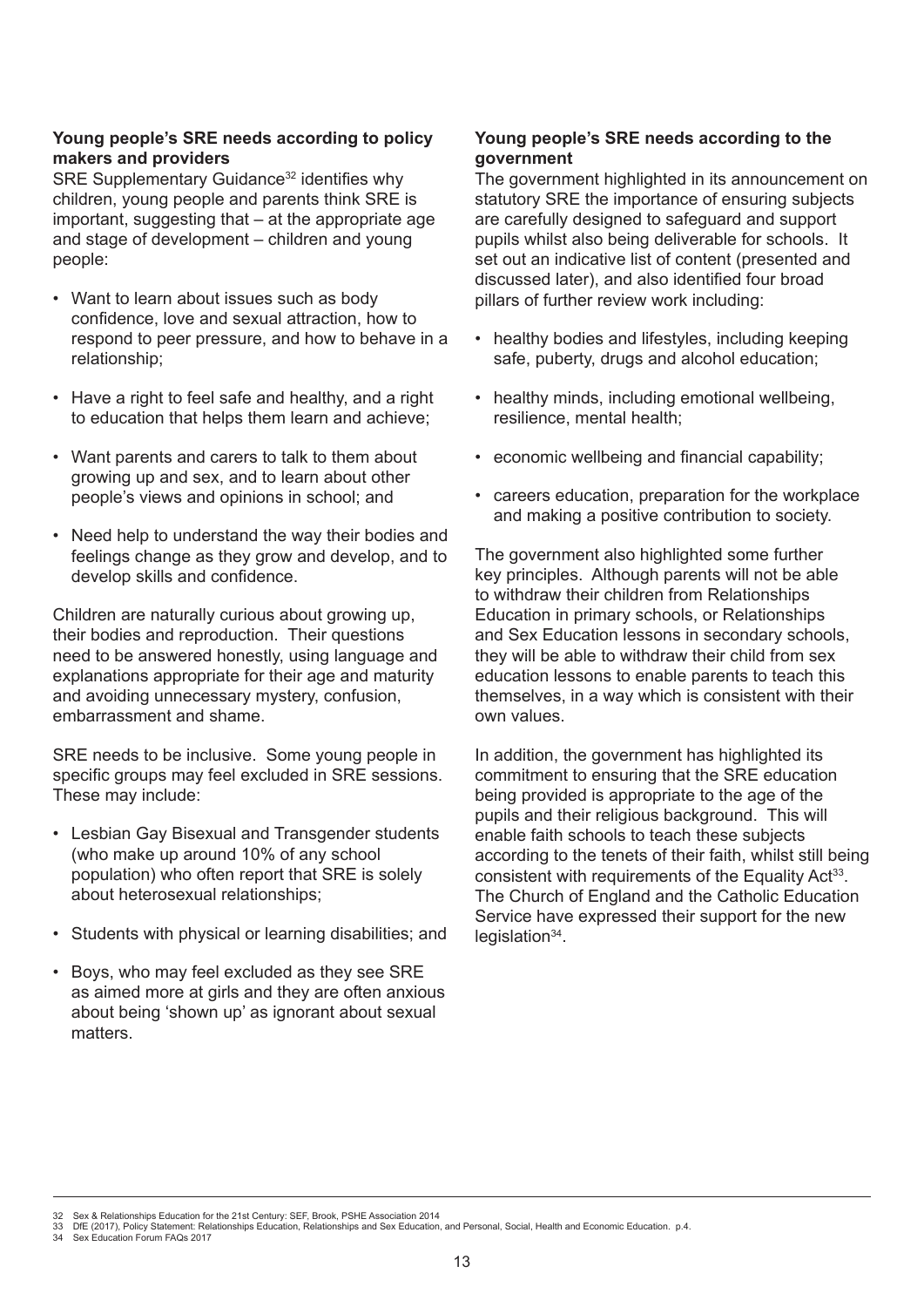Consultation by the DfE will include consideration of subject content, school practice and quality of delivery. In relation to the quality of delivery and its implementation, the work will consider:

- building the knowledge and skills of teachers and leaders (and what support schools may require for this);
- understanding and disseminating evidence-based good practice;
- developing high-quality resources;
- creating the right level of focus to raise status; and
- whether it will be useful to change the name of PSHE via guidance.

#### **SRE needs according to young people**

Young people themselves suggest a link between PSHE and the way they think about health issues: 74% of respondents to the latest Health Behaviour in School-Aged Children survey<sup>35</sup> felt that PSHE classes helped them to look after their own health and improved their skills and abilities to consider the importance of their own health.

Evidence from the National Survey of Sexual Attitudes and Lifestyles (Natsal) shows that the percentage of young people citing school as their main source of information about sexual matters has increased from 27% in 1990-91 to 39% in 2010-12. Despite this increase, just over half of men and just under half of women still report a non-authoritative source as their main provider (i.e. neither school, parent, nor health professional).36

According to the HBSC survey, young people reported a decrease in satisfaction with PSHE and sexual health lessons as students get older. This may indicate that the topics covered do not adapt according to the changing needs of young people over time, and that specific topics on the curriculum for older young people are needed. One example of this could be the popularity amongst young people of health messages conveyed by vloggers on YouTube<sup>37</sup> - delivering what young people want in a manner that engages them. Vloggers are

enthusiastic about the subject, and they discuss topical themes of relevance and interest to young people.

Young people have also reported that in primary schools there is too much emphasis placed on friendships and relationships, leaving pupils illprepared for physical and emotional changes during puberty, which many begin to experience before they reach secondary school<sup>38</sup>.

In research undertaken for Brook<sup>39</sup>, young people gave their views on their experiences of SRE. Nearly half of secondary school pupils said that SRE didn't cover what they really needed to know about sex. One in four said they didn't get any SRE in school at all. Of those that did, a quarter said their SRE teacher wasn't able to teach it well.

The research undertaken by Brook drew on young people's experience of SRE, which included the following:

**Teaching without embarrassment –** 86% wanted an SRE teacher who was not embarrassed to answer any question asked by a pupil in the lesson. This is because 79% said SRE lessons were a chance to ask questions they couldn't ask at home;

**In everyday language –** 83% wanted SRE teachers to talk using everyday language they understand;

**Input into SRE lessons –** 82% wanted schools to listen to what they wanted when deciding what is covered in SRE;

**Training for teachers –** 76% thought the teacher taking SRE should be specifically trained; and

**Delivered in smaller groups –** 55% wanted SRE taught in small groups rather than a whole class together, although only 33% thought boys and girls should be taught SRE separately.

<sup>35</sup> HBSC, University of Hertfordshire 2015<br>36 Evidence from the House of Commons

<sup>36</sup> Evidence from the House of Commons Education Select Committee: Fifth Report Life lessons: PSHE and SRE in schools. 37 "The facts of life for the YouTube generation", in The Times Education Supplement, 13 January 2017.

<sup>38</sup> Ofsted, Not Yet Good Enough: PSHE in schools, 2013. 39 Brook (2011), Sex and Relationships Education fit for the 21st century: We need it now.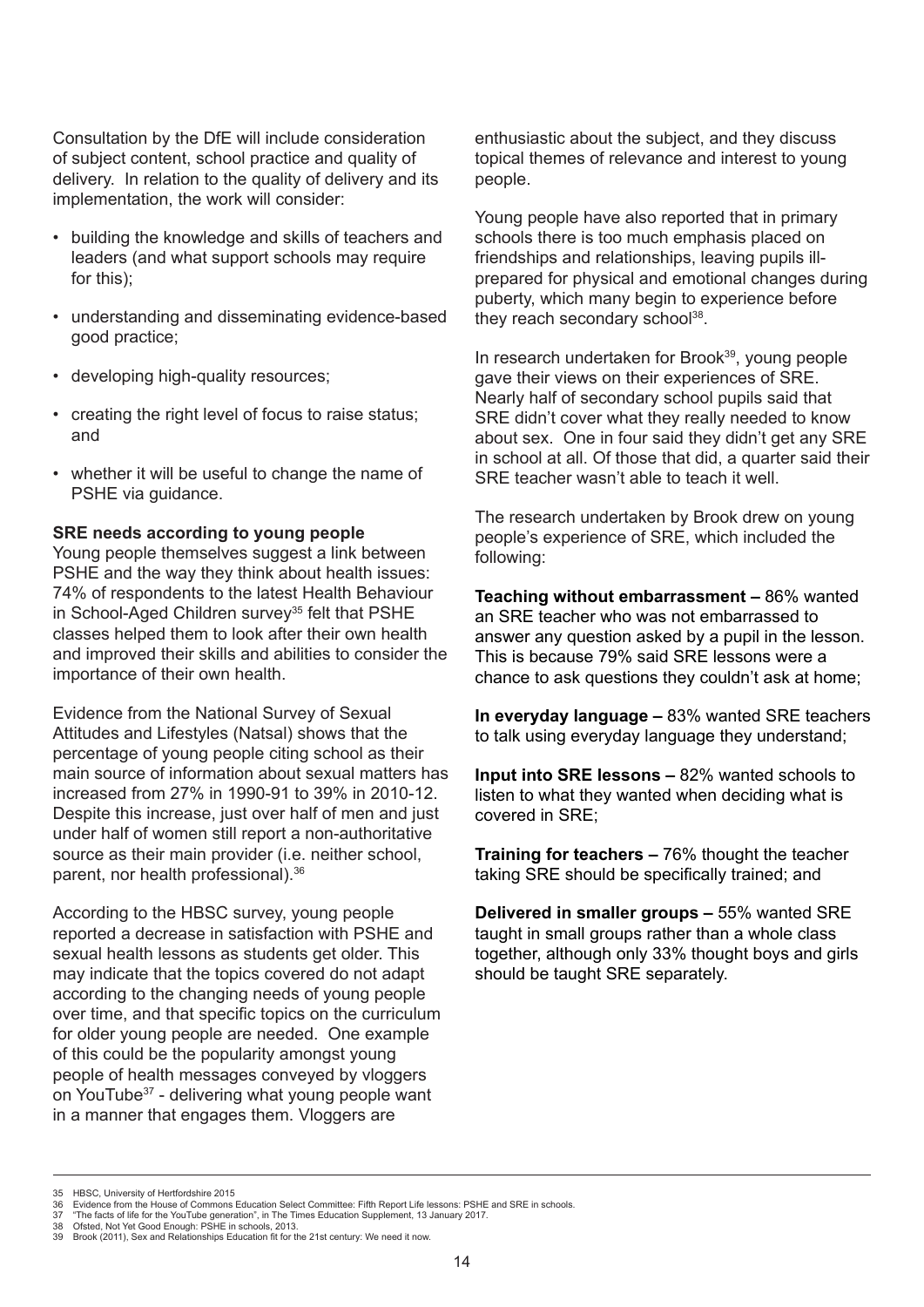# 6. Effective SRE delivery

#### **SRE must be a joint effort by both school and parents/carers**

Feedback from children and young people shows that they value being able to draw on different sources of information and education and this includes being able to talk to their parents and carers about sex and relationships. Whilst some parents and carers may feel that they lack the skills, confidence and knowledge to talk to their children, and look to schools for support, schools and parents need to work together to make sure children and young people get the information and support they need. CLE's Relationships Education programme includes teacher guidance and sources of further support for young people, parents and schools.

#### **Specially trained educators should deliver the SRE curriculum**

Young people, along with leading education providers and the DfE have said SRE is best when teachers are confident, unembarrassed, able to teach correct biological facts and also explore relationships issues<sup>40</sup>. The House of Commons Education Select Committee heard that only 3 per cent of teachers felt that initial teacher training had prepared them adequately to teach SRE. The National Association of Head Teachers highlight that 'Often you'll find teachers lacking in confidence about how to [teach SRE] or simply not feeling they understand how to teach it effectively. And then sometimes the pupils or students seize on the fact the teacher appears not to be at ease or confident, and then the class can lose its integrity'41.

The Women and Equalities Committee Inquiry (2016) into sexual harassment and violence in schools recorded teaching unions' support for more and better training for teachers to deliver SRE, and more broadly the issue of sexual harassment and sexual violence through initial teacher training routes and continuing professional development.<sup>42</sup>

#### **SRE information and education must be correct and accurate**

Linked to the training of SRE delivery staff is the need to ensure that the content being delivered is medically and factually accurate. SRE has a critical role in challenging and correcting myths as well as keeping children and young people safe, so it must

be based on medically correct information about contraception, reproduction and sexual health. A range of views on sex and relationships should be discussed, including faith perspectives, but teachers must be clear when they are presenting facts and when they are presenting opinions or beliefs.

#### **The comprehensive range of topics required by young people must be included**

Young people's needs on SRE are broad ranging and in its announcement of statutory SRE43, the government emphasised the importance of ensuring subjects are carefully designed to safeguard and support pupils whilst also being deliverable for schools. Pending a public consultation, the broad focus will include:

- different types of relationships, including friendships, family relationships, dealing with strangers and, at secondary school, intimate relationships;
- how to recognise, understand and build healthy relationships, including respect for self and others, commitment, tolerance, boundaries and consent, and how to manage conflict, and also how to recognise unhealthy relationships;
- how relationships may affect health and wellbeing, including mental health;
- healthy relationships and safety online; and
- factual knowledge, at secondary school, around sex, sexual health and sexuality, set firmly within the context of relationships.

#### **SRE must take account of young people's lives and context**

One of the key messages from research on SRE is that young people require a more holistic curriculum that goes beyond the biological elements of sex. It needs to also cover relationships and wider issues that young people face and want information about. Furthermore, account must be taken of the 'psychosocial' factors which affect behaviour, including values, norms and self-efficacy.

Young people's views on, and behaviours relating to, sex and relationships are part of the wider

<sup>40</sup> Sex & Relationships Education for the 21st Century: SEF, Brook, PSHE Association 2014<br>41 NAHT Leadership Focus Sentember 2016

<sup>41</sup> NAHT Leadership Focus September 2016. 42 Women and Equalities Select Committee Inquiry 2016 Recommendation 29.

<sup>43</sup> DfE Public announcement on statutory RSE and PSHE March 2017. 44 Brook (2011), Sex and Relationships Education fit for the 21st century: We need it now.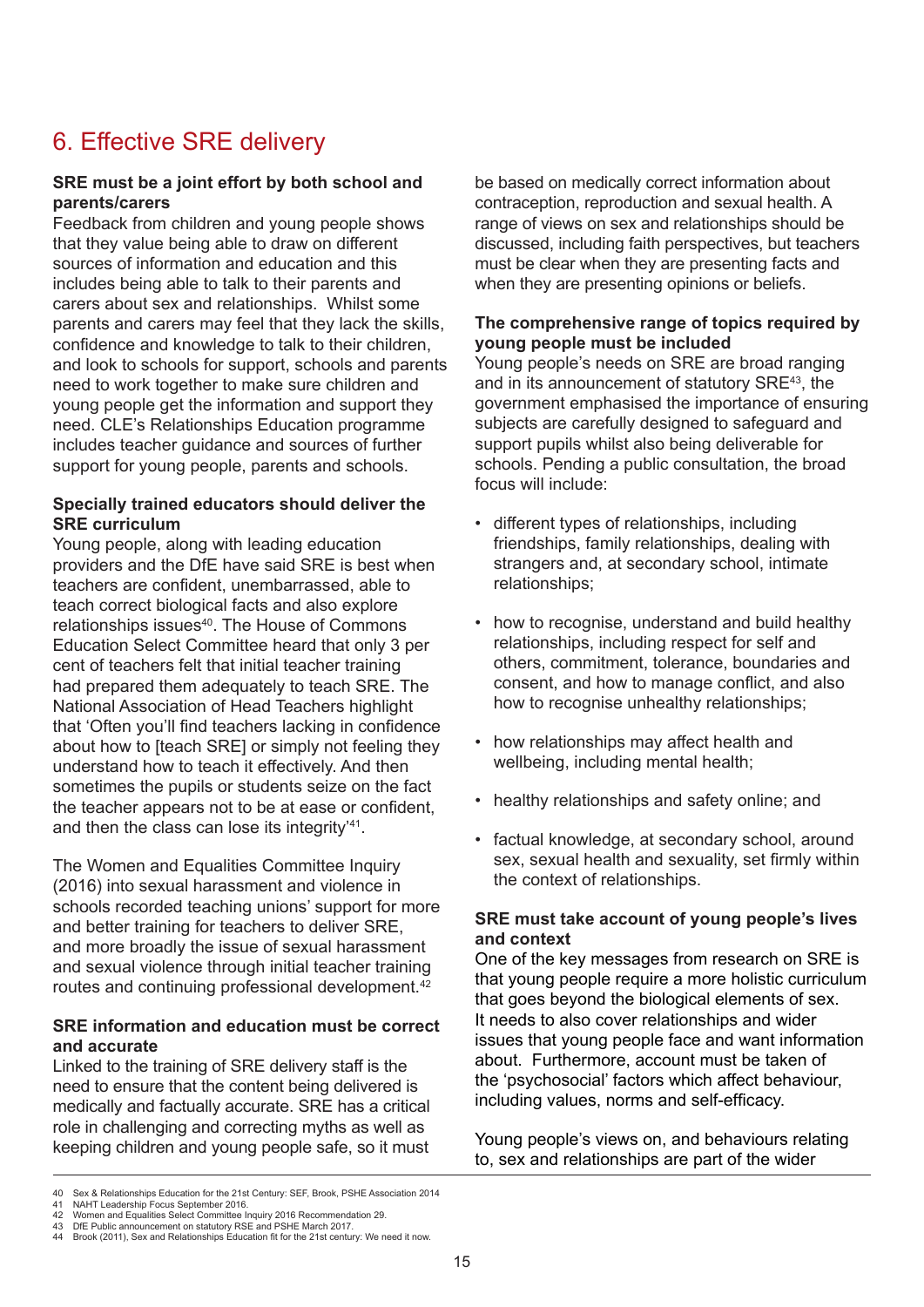context of their lives. Signposting young people to wider services such as health services, LGBTQ youth groups, sexual assault and domestic violence services, should be a key element of any SRE offer.

#### **SRE must promote core values**

As schools develop core values that define the culture across the school, SRE should promote clear core values, including mutual respect, loving and happy relationships, rights to information, safety and health, being inclusive of difference (including gender, identity, sexual orientation, disability, age, faith, culture) and responsibility for oneself and others. Good quality SRE can provide a safe space for children and young people to identify and reflect on their own values and those of others, including their peers.

#### **Delivery of SRE must be timely and age appropriate**

One of the common criticisms from young people who have had experience of SRE is that by the time they receive the information and education they need, it is often too late. Evidence shows that SRE works best if it starts before a young person has their first experience of sex and if it responds to the needs of young people as they mature. SRE must start in primary school and be taught in an age-appropriate manner, starting with topics such as personal safety and friendships. Both primary and secondary school pupils, particularly girls, have said they need SRE to start earlier<sup>44</sup>. According to the Women and Equalities Committee: 'By the time they reach secondary school, children often have entrenched views about gender norms. It is, therefore, important that children are educated about gender equality, consent, relationships and sex in an age appropriate way starting in primary school<sup>'45</sup>

#### **Participatory and appropriate learning methods are used**

Evidence shows that SRE is more effective if it develops children and young people's skills as well as knowledge. Participatory and interactive learning tasks need to be built into SRE so that skills such as communication, negotiation and listening can be practiced and developed.

Research by Brook suggests that young people want quality teaching to include the methods they prefer: in-class videos; open or anonymous Q&A sessions; and external speakers. Children and young people often say that external visitors enrich their learning because visits are memorable. However, visitors must be carefully selected, so as to ensure their values are in line with the school's ethos and values, that they are using facts and evidence to inform their teaching, and that they work within the school's values framework and confidentiality/safeguarding policy. Making sure that children feel comfortable in SRE classes is also important, and this may be enhanced via small group work.

#### 44 Ofsted (2010) Personal, social, health and economic education in schools. London: Ofsted.<br>45 Women and Equalities Select Committee Inquiry 2016 Pecommendation 24

<sup>45</sup> Women and Equalities Select Committee Inquiry 2016 Recommendation 24.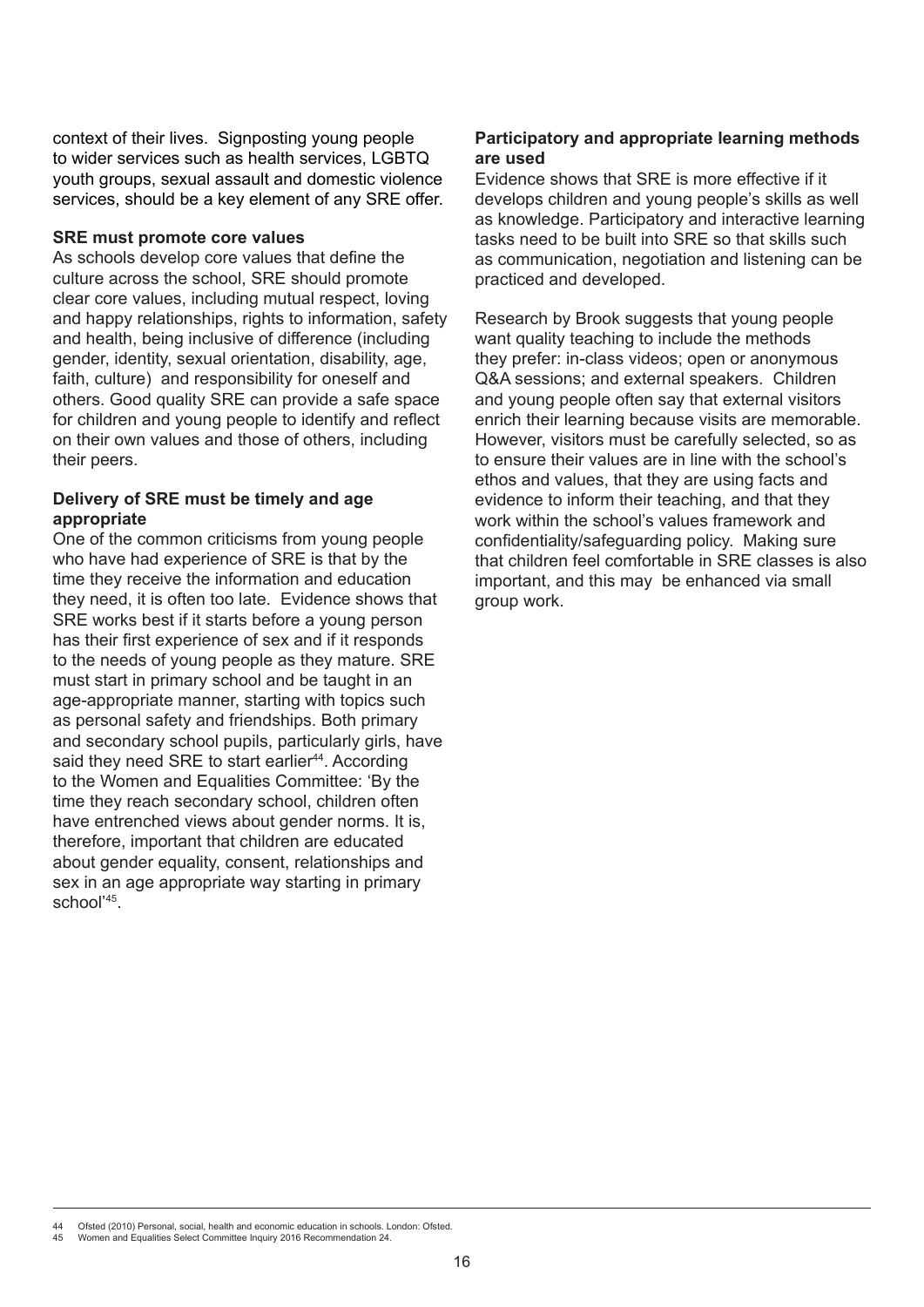# 7. CLE's Relationships Education Programme

The school's commitment to promoting the personal and social development, health and wellbeing of its pupils should be evident in its statement of aims and values. This underpins the ethos of the school, and should be reflected in its policies and in the breadth of the curriculum – including the teaching of PSHE and SRE.

CLE's Relationships Education programme is a comprehensive resource which will be available for schools who subscribe to CLE's SCARF online framework. It brings together all the key elements of SRE: Relationships, Body Ownership, Emotional Health, Puberty and Reproduction. Aligned to the National Curriculum, PSHE Association's Programme of Study and related Learning Outcomes, the programme reflects the needs and requirements identified in CLE's school survey and, crucially, by young people themselves, through feedback captured by the Sex Education Forum.

In its evidence to the Education and Health Select Committees on the role of education in children and young people's mental health<sup>46</sup>. CLE emphasised the strategies used to promote positive social norms which make a tangible difference to young people's behaviours: the more we can promote positive and healthy behaviours the more those behaviours increase within the group. Focusing on extreme (negative/risk-taking) behaviour can contribute to misperception problems, and by contrast, talking regularly and credibly about the fact that the majority exhibit healthy and positive behaviours means children are more inclined to adopt those behaviours. CLE's balanced Relationships Education programme will promote healthy norms challenging misperceptions of peers' risk taking, and taking a preventative approach.

CLE's Relationships Education programme consists of:

#### **1. A comprehensive set of age-appropriate lesson plans (and related activity materials) covering all aspects of a balanced, Relationships Education programme.**

The lessons identify the key skills, attitudes and values children need to develop healthy relationships with their peers, the information they need to keep themselves safe, and how to ask for help when they need it.

Year 1 lessons explore themes around children recognising the difference between surprises and secrets, when not to keep adult secrets, being able to name the main parts of the body, including agreed names for sexual parts so as to keep them safe from harm, to judge acceptable and unacceptable physical contact, and how to respond (including who to tell and how to tell them)

Year 2 lessons build on Year 1 themes and in addition look at the process of growing from young to old, how people's needs change, and the new opportunities and responsibilities that increasing independence may bring, including keeping themselves and others safe.

Year 3 lessons build on themes in Key Stage 1 and introduces themes about change, including bereavement, healthy and unhealthy relationships (friendships), how images in the media do not always reflect reality and the impact on people's thoughts and feelings, the nature and consequences of discrimination, the importance of protecting personal information online, understanding risk and building resilience, making informed choices, resisting pressure, and recognising when and how to ask for help.

Year 4 builds on the themes covered in Key Stage 1 and Year 3 and looks more closely at body changes as children approach and move through puberty. These include menstruation and human reproduction, conflicting emotions, what positively and negatively affects physical, mental and emotional health, understanding good and not so good feelings, recognising and challenging stereotypes, the consequences of their actions, pressure to behave in an unacceptable, unhealthy or risky way, and that marriage is a commitment freely entered into by both people.

Year 5 builds on the themes in Key Stage 1 and Lower Key Stage 2 in more depth, looking more closely at body changes and feelings during puberty, how children's changing feelings can affect those they live with, what makes relationships unhealthy, exploring risky behaviour in more detail, different types of bullying, how to keep personal information private online, and how to use social media safely.

Year 6 builds on all the themes of the previous 5 years of the curriculum, with some new content built into the lesson plans looking at body image, forced marriage,

<sup>46</sup> House of Commons Education and Health Committees (2017): Children and young people's mental health: the role of education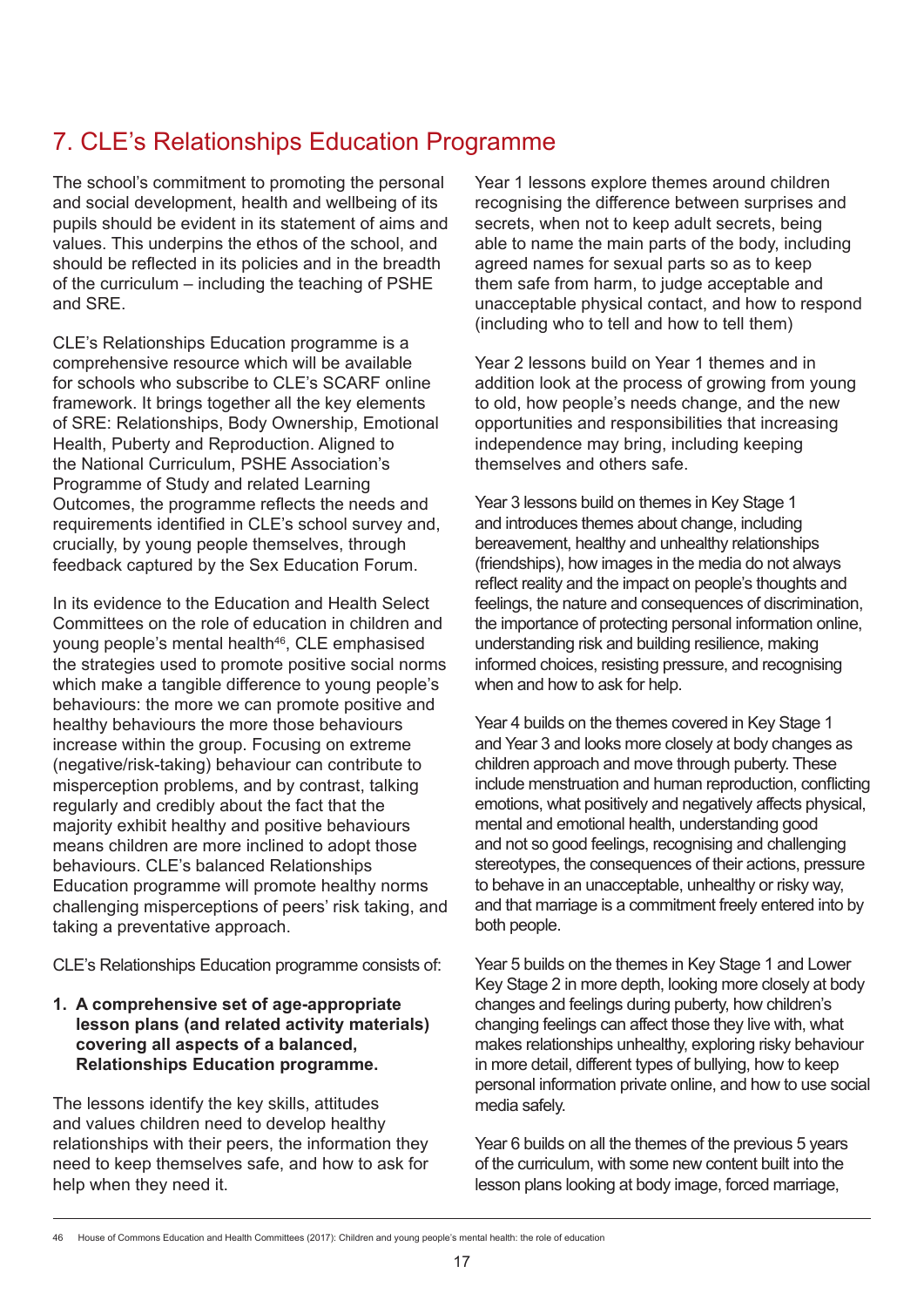human reproduction, communities at risk of Female Genital Mutilation, national, regional, religious and ethnic identities, and transgender issues.

The programme consists of a range of interactive, easy to use teaching strategies and resources, using relevant sorting cards, engaging scenarios, true or false statements, storytelling, story boards, realistic body parts illustrations, timelines and drama techniques. It signposts to useful resources and educational films created by other highly respected education and prevention charities such as the NSPCC and the Child Exploitation and Online Protection Centre (CEOP).

#### **2. Three new educator-led workshops – one each for Years 4, 5 and 6.**

These workshops will be offered and delivered by CLE's local educators. The content of these is flexible, designed to meet schools' varying needs, as identified in our survey and research findings. The themes and topics will cover puberty and reproduction, body ownership - including body image – and relationships, including assertiveness and developing safe behaviours in relationships.

## **3. Teacher guidance films**

CLE's research reinforces that teachers want support and guidance to implement safe and effective SRE programmes. The SCARF section of the CLE website includes a series of 22 short training film clips that teachers can access to support their delivery of Relationships Education. These films model good practice, offer teaching and learning strategies and how to create a safe learning environment.

## **4. Teachers' guidance booklet**

Also available through the coramlifeeducaton.org.uk website is an interactive booklet providing teachers with supporting guidance (e.g. relationship education and values, answering difficult questions, approaches to social norms education, confidentiality and working with parents). The guidance signposts teachers to further resources to advance their knowledge and understanding of effective Sex and Relationships Education.

# 7. Key reflections of findings

The findings of CLE's research and surveys highlights that:

- the design and the delivery of the SRE curriculum should draw on evidence of effective practice and be co-designed with young people so that it meets their needs and ensures a great teaching and learning experience;
- SRE should be included in teacher training, so that teachers develop competencies, confidence and skills, considered vital by Ofsted, teaching professionals and by young people;
- effective SRE is developed and delivered in an age appropriate way that takes account of the maturity and understanding of pupils, recognising that primary aged children need a balanced content that includes friendships/relationships, reproduction and puberty, and staying safe;
- alongside PSHE education engaging pupils across the curriculum, SRE should be timetabled alongside other subjects and not be confined to a 'one off' session or assembly; and
- resources for teachers should not be too prescriptive but enable them to meet statutory requirements, work effectively with children and with parents, and deliver a structured, engaging learning experience.

These findings have informed the development of the new CLE Relationships Education programme and resources, available from September 2017.

For further information please go to coramlifeeducation.org.uk/SCARF.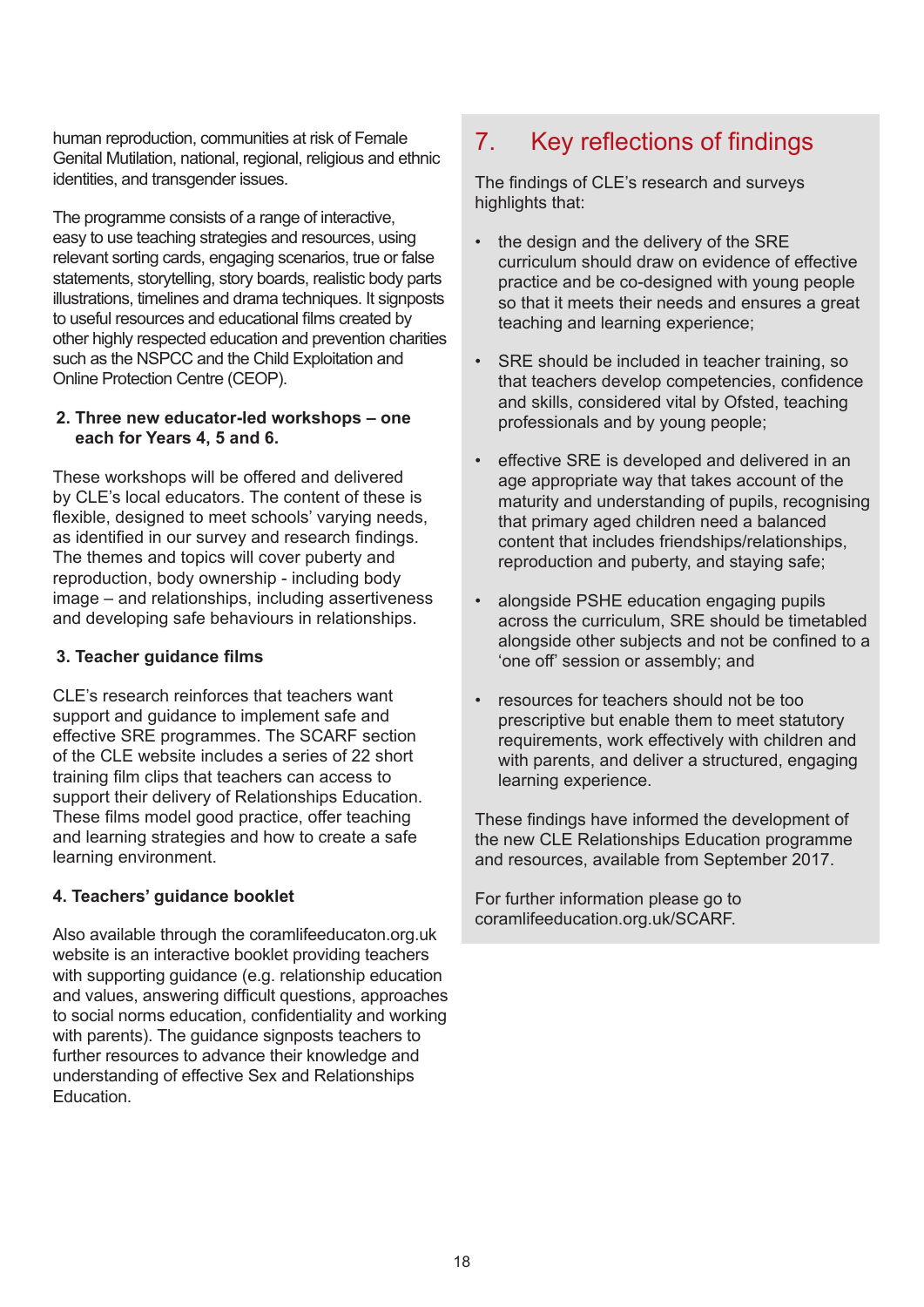# 8. References

APPG Sexual & Reproductive Health 'Breaking Down the Barriers' Report (2015).

British Medical Journal, (2015) Associations between source of information about sex and sexual health outcomes in Britain: findings from the third National Survey of Sexual Attitudes and Lifestyles (Natsal 3 -http://bmjopen.bmj.com/content/5/3/e 007837.full.

Brook (2011), Sex and Relationships Education fit for the 21st century: We need it now.

Department for Education Sex and Relationships Education Guidance (2000).

Department for Education (2011 updated online), Bailey Review of the Commercialisation and Sexualisation of Childhood.

Department for Education: https://www.gov.uk/ government/news/schools-to-teach-21st-centuryrelationships-and-sex-education.

Department for Education, NHS England (2015) Future in Mind report.

Department for Education (2015) PSHE education: Review of impact and effective practice.

Department for Education (2017), Policy Statement: Relationships Education, Relationships and Sex Education, and Personal, Social, Health and Economic Education.

Education Policy Institute Time to Deliver report (2016).

Health Behaviour of School Aged Children (2015), University of Hertfordshire.

House of Commons (2015). Education Select Committee- Fifth Report: Life lessons: PSHE and SRE in schools https://www.publications.parliament. uk/pa/cm201415/ cmselect/cmeduc/145/14502.htm.

House of Commons Education and Health Committees (2017): Children and young people's mental health: the role of education https://www. publications.parliament.uk/pa/cm201617/cmselect/ cmhealth/849/849.pdf

Kirby, D (2007) *Emerging Answers 2007: Research Findings on Programs to Reduce Teen Pregnancy and Sexually Transmitted Diseases.* Washington, DC: National Campaign to Prevent Teen and Unplanned Pregnancy.

Kirby, D (2008) 'The impact of abstinence and comprehensive sex and STD/HIV education programmes on adolescent sexual behaviour', Sexuality Research and Social Policy, 5, 3,18−27.

National Association of Head Teachers.

NATSAL survey.

National Curriculum in England, Department for Education (2013).

Public Health England (2014).

Ofsted (2010) Personal, social, health and economic education in schools. London: Ofsted.

Ofsted, (2013) Not Yet Good Enough: PSHE in schools.

PSHE Association, 2017.

PSHE Association, Brook and the Sex Education Forum, (2014). Sex and relationships education for the 21st century: Supplementary advice to the Sex and Relationship Education guidance DfE.

Sex Education Forum (2008) Key findings; Teacher's survey on sex and relationships education. London: NCB.

Sex Education Forum (2010). Does sex and relationships education work? A Sex Education Forum evidence briefing.

Sam Beal, Partnership Adviser: Health and Wellbeing Brighton & Hove City Council.

Sex Education Forum, 2017.

Sex education to be compulsory in England's schools. (1 March, 2017) http://www.bbc.co.uk/ news/education-39116783.

Teenage Pregnancy Strategy: Beyond 2010 DCSF/ DoH 2010.

*Times Education Supplement*, 13 January 2017. "The facts of life for the YouTube generation".

Trivedi, D and others (2007) *Update on Review of Reviews on Teenage Pregnancy and Parenthood*. Submitted as an addendum to the first evidence briefing 2003. Hertfordshire: Centre for Research in Primary and Community Care,

University of Hertfordshire, on behalf of NICE.

UN Convention on the Rights of the Child (UNCRC ) (1989), https://downloads. unicef.org. uk/wp-content/uploads/2010/05/UNCRC\_united\_ nations convention on the rights of the child. pdf?\_ ga=2.85156445.558130221.1499270904- 815965940.1476365159

United Nations Educational, Scientific and Cultural Organisation (UNESCO) (2015) Comprehensive Sexuality Education: A Global Review. UNESCO; Paris.

Women and Equalities Committee (2016) Inquiry into Sexual harassment and sexual violence in schools.